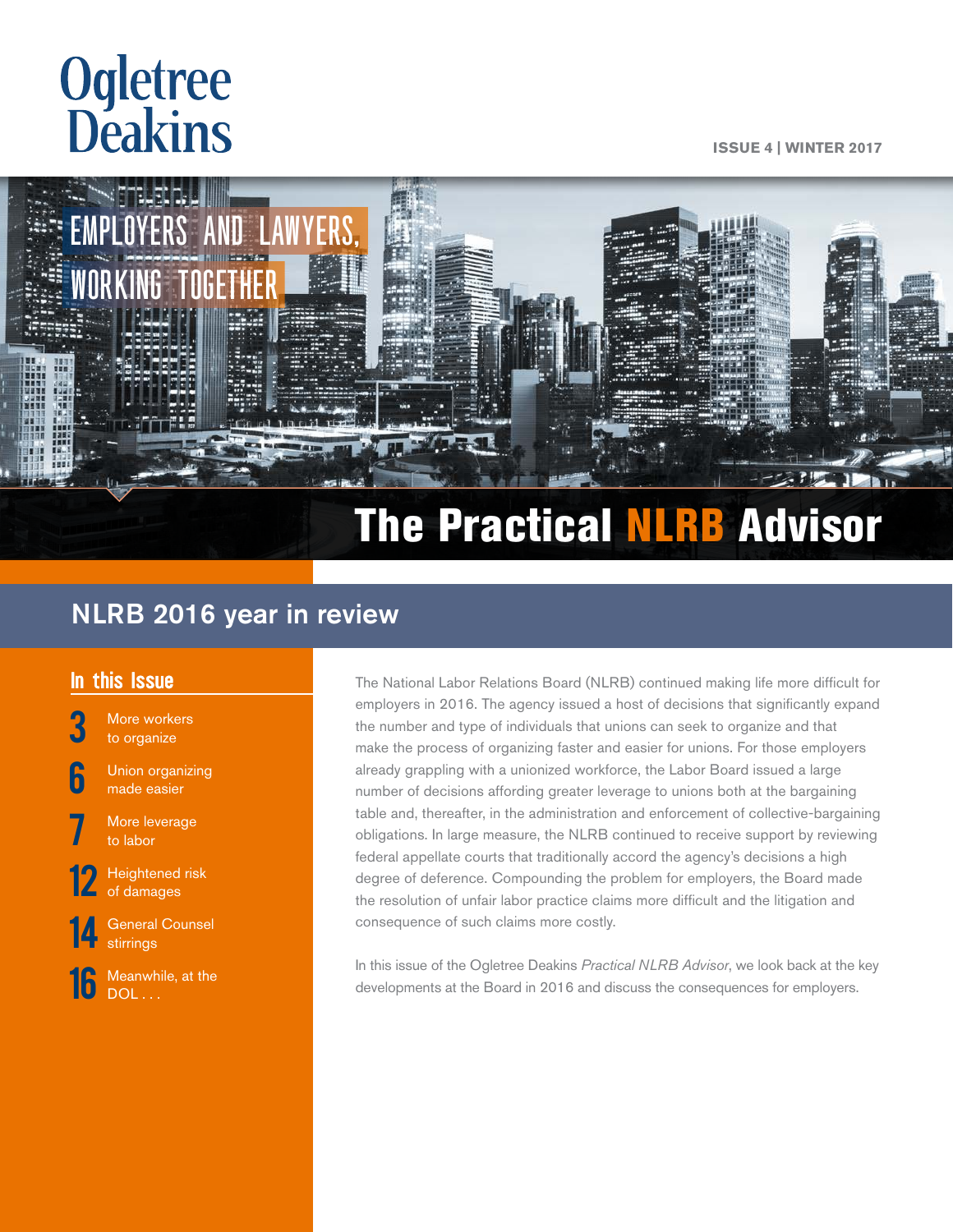### Brian in brief



With two open seats on the five-Member National Labor Relations Board (NLRB) waiting to be filled by President-elect Trump, and with the General Counsel slot opening up in approximately 10 months, nearly everyone expects a dramatic shift in the Board's decisional and ideological arc. Many critics believe the Board's present path has been completely errant

and has proved as destabilizing and disruptive as it has been unremitting. For example, a recent study has estimated that in the seven or so years of its existence, a majority on the Obama Board has collectively overturned more than 4,000 years of existing NLRB precedent. Similarly, under successive General Counsels, the agency has aggressively pursued an administrative and prosecutorial agenda that has often been predicated on novel and controversial interpretations of the National Labor Relations Act (NLRA). Perhaps never in the agency's 80-year history has there been such a widespread and concerted effort to fundamentally change the interpretation and enforcement of the NLRA.

As in physics, so in law and policy: any given action tends to produce an equal, but opposite, reaction. Thus, given the multiple policy and decisional shifts under the Obama Board, it should come as no surprise that most observers are expecting as many corresponding shifts under a new Trump Board.

Whether the new Board will swing the pendulum sharply in the opposite direction, or merely return it to a more central position, remains to be seen. It also remains to be seen how quickly, and in what order of priority, the Trump Board will address the problematic precedent of the last seven years. The necessity of having a "live" case in which to overturn precedent, and a host of other administrative and procedural issues, insure that the changes will not come overnight. After all, it took the Obama Board seven years to arrive at the current policy state.

The prospect of even more decisional change ahead makes the task of successfully dealing with NLRA issues a continuing challenge for employers. Charting a practical course amid a turning ideological tide requires a clear sense of one's location at the outset. To that end, in this edition of the *Practical NLRB Advisor*, we take a look back at developments in several areas of Board law and policy that took place last year. The retrospective will hopefully let readers know not only where they are now, but where they may be headed.

*Sincerely,*

Brian Hoyes

**Brian E. Hayes** *Co-Chair, Traditional Labor Relations Practice Group* Ogletree Deakins

*brian.hayes@ogletreedeakins.com* 202.263.0261

#### **About Ogletree Deakins'** *Practical NLRB Advisor*

At Ogletree Deakins, we believe that client service means keeping our clients constantly apprised of the latest developments in labor and employment law. With the whirlwind of activity taking place at the National Labor Relations Board (NLRB) in recent years—affecting both unionized and nonunion employers—a quarterly newsletter focused on the NLRB is an essential tool to that end.

Ogletree Deakins' *Practical NLRB Advisor* seeks to inform clients of the critical issues that arise under the National Labor Relations Act and to suggest practical strategies for working successfully with the Board. The firm's veteran traditional labor attorneys will update you on the critical issues in NLRB practice, with practical, "how to" advice and an insider's perspective. Assisting us in this venture are the editors of Wolters Kluwer Legal and Regulatory Solutions' *Employment Law Daily.*

The *Practical NLRB Advisor* does not provide legal advice. However, it does seek to alert employers of the myriad issues and challenges that arise in this area of practice, so that they can timely consult with their attorneys about specific legal concerns.

#### **Ogletree Deakins editors**

Brian E. Hayes, J.D., *Co-Chair,* Traditional Labor Relations Practice Group C. Thomas Davis, J.D., *Co-Chair*, Traditional Labor Relations Practice Group Hera S. Arsen, J.D., Ph.D., *Managing Editor*, Firm Publications

#### *Employment Law Daily* **contributors**

Joy P. Waltemath, J.D., *Managing Editor* Kathleen Kapusta, J.D., *Employment Law Analyst* Lisa Milam-Perez, J.D., *Senior Employment Law Analyst* Ronald L. Miller, J.D. *Employment Law Analyst*

Mail regarding your subscription should be sent to editors@ogletreedeakins.com or Ogletree, Deakins, Nash, Smoak & Stewart, P.C., One Ninety One Peachtree Tower, 191 Peachtree Street, N.E. Suite 4800, Atlanta, GA 30303. Attn: Client Services. Please include the title of this publication. © 2017 Ogletree, Deakins, Nash, Smoak & Stewart, P.C.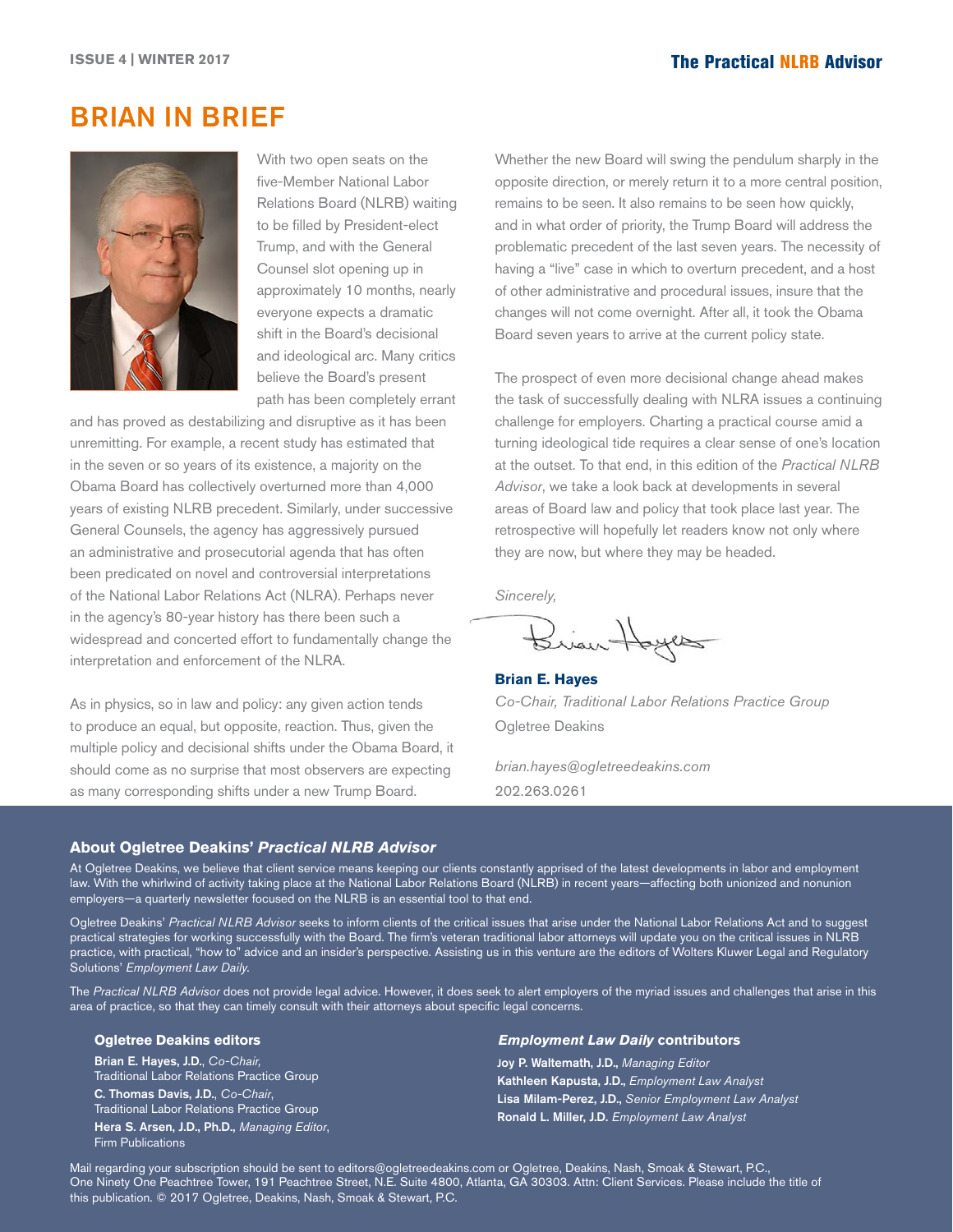### <span id="page-2-0"></span>More workers to organize

In 2016, the National Labor Relations Board (NLRB) continued issuing decisions that significantly expand the organizing opportunities for labor unions. Following up on its groundbreaking "joint employer" decision in *[Browning-](http://hr.cch.com/ELD/BrowningFerris.pdf)[Ferris Industries of California, Inc. \(BFI\)](http://hr.cch.com/ELD/BrowningFerris.pdf),* subsequent Board decisions have now made it easier for unions to organize the growing ranks of the "contingent" workforce. The Board also issued decisions in which it narrowly construed the definition of "supervisor." By doing so it opened up to potential unionization individuals who play significant roles in managing an employer's operations. However, the Board opened up the largest new area—by far—for potential organizing by finding that graduate assistants at private colleges and universities are statutory "employees," and by asserting Board jurisdiction over schools that are chartered as public schools but not directly operated by government entities.

**Permanents and temps together.** In another example of its ongoing "contingent workforce" activism, the NLRB last July issued its decision in *[Miller & Anderson, Inc](http://hr.cch.com/ELD/MillerAnderson071116.pdf)*., in which it found appropriate a single bargaining unit comprised of both workers who are employed solely by a "user" employer and workers who are jointly employed by both the "user" employer and the "supplier" employer—most typically the staffing agency that furnishes those workers to the "user." With the exception of a brief period under a Clinton-appointed NLRB, such "mixed" bargaining units were not permissible because they effectively require two different employers to bargain with the same union on a multi-employer basis. Under the National Labor Relations Act (NLRA), employers cannot be compelled to bargain on a multi-employer basis, but can do so if both employers consent to the arrangement. In *Miller & Anderson*, the Board majority concluded that requiring the two employers to bargain with respect to a mixed unit is not actually multi-employer bargaining.

The ruling that contingent and permanent employees can be included in the same bargaining unit gives a "home" of sorts to the contingent workers, whose work is often ill-suited to inclusion within a bargaining unit. The decision also forms a predictable bookend to the NLRB's August 2015 decision in *Browning-Ferris*, which relaxed the NLRB's standards for finding joint-employer status. (The [Spring 2016](http://www.ogletreedeakins.com/practices/~/media/51271e11141a438ca8136e17d8c534da.ashx) issue of the *Practical NLRB Advisor* offers a detailed analysis of the

*Browning-Ferris* decision and its implications.) Indeed, with *Miller & Anderson*, the other shoe has dropped, representing a significant threat to employers that have achieved efficiencies through the appropriate use of contingent workforces.

In nonunion workplaces that utilize contingent workers, unions now can petition to represent the primary workforce and the contingent workforce in a single bargaining unit, binding the staffing employer and the client employer to a duty to bargain with the union for both groups of employees simultaneously. In workplaces where the primary workforce already is represented by a union, and that primary workforce is supplemented by a contingent workforce from a staffing provider, unions may now have the opportunity to file unit clarification petitions seeking to accrete the contingent workforce into the existing bargaining unit without an election or, more likely, may seek a so-called "*Armour-Globe*" self-determination election, in which the contingent workforce would vote on whether or not to join the existing bargaining unit.

The consequences of *Miller & Anderson* for employers utilizing contract employees could be significant. If a staffing contractor manages its own employee relations poorly, and the contractor's disgruntled employees seek recourse through a union, the client employer can now find itself helplessly drawn into an organizing campaign and a bargaining relationship through no fault of its own. Yet, ironically, if a user employer tries to ensure that a staffing contractor with whom it does business is itself a fair employer—for example, by requiring in the staffing contract that it adopt certain basic employment policies or protections—it will almost certainly be deemed a joint employer with the staffing company on that basis.

The most fundamental problem with the *Miller & Anderson*  model is that user and supplier employers have very different and often conflicting interests in employment and workplace issues. Yet these separate entities will now be forced to bargain together across the table from the union.

Both user and supplier employers should continuously evaluate the nature of their relationship and refine their contracts to clearly delineate and allocate their respective authorities and rights of control, including any *potential* rights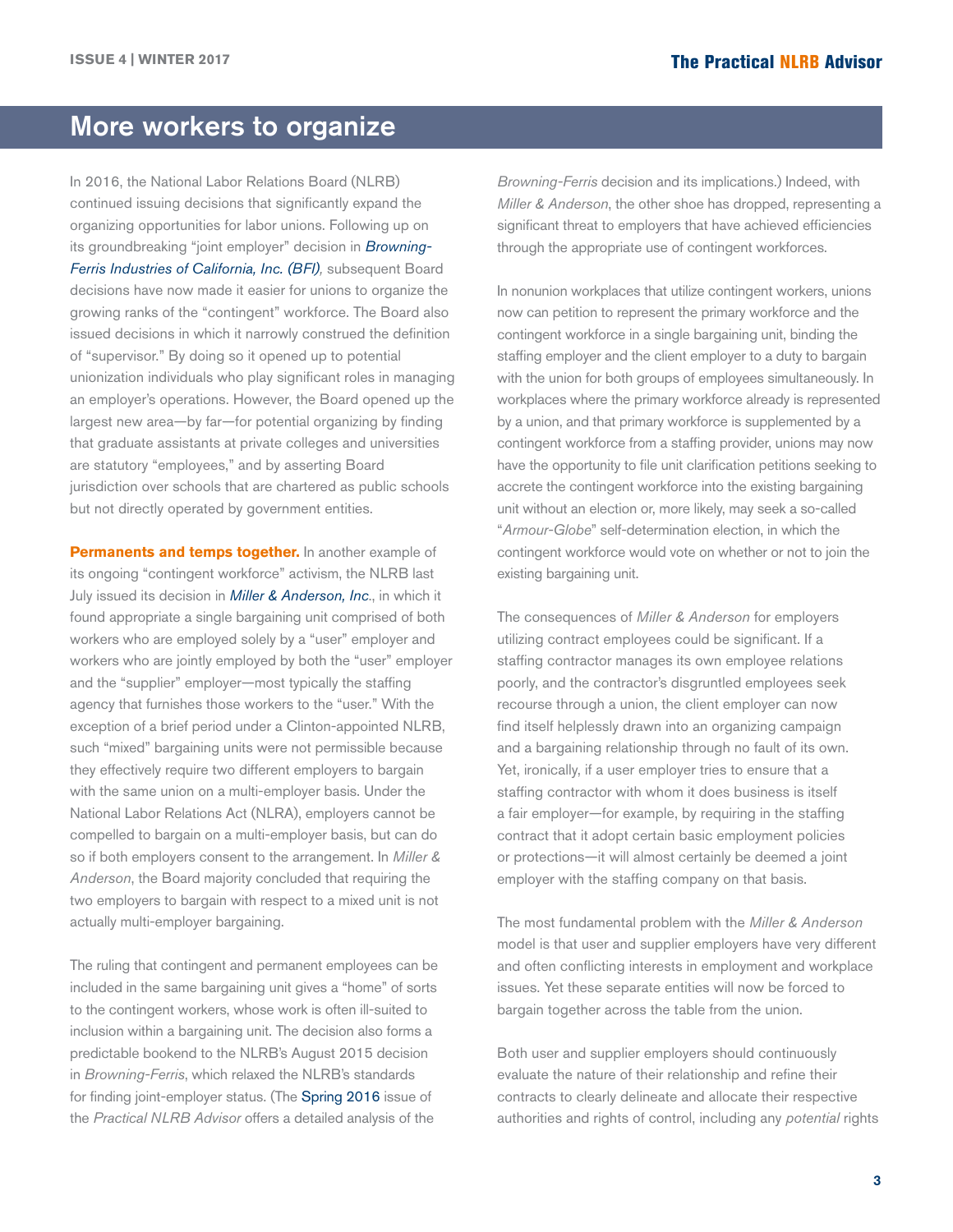of control. Avoiding a joint-employer finding in the first place will, of course, obviate any problems presented by the *Miller & Anderson* decision. Employers with union-represented primary workforces that also utilize a contingent workforce that is currently excluded from the bargaining unit should evaluate their existing labor contracts and work practices for any vulnerabilities associated with the contingent workers and assess any accretion or *Armour-Globe* potential.

*Browning-Ferris* **applied, and challenged.** The reverberations from the Board's 2015 decision in *Browning-Ferris* continue to be felt by employers. For example, in *[Retro](http://hr.cch.com/ELD/RetroEnvironmental081616.pdf) [Environmental, Inc./Green Jobworks, LLC](http://hr.cch.com/ELD/RetroEnvironmental081616.pdf)*, a divided NLRB panel last August applied the *Browning-Ferris* standard to reinstate an election petition predicated on the existence of a joint-employer relationship between two employers. However, even as the Board, its regional offices, and its administrative law judges continue to apply the *Browning-Ferris* test in deciding new joint-employer cases, the legal soundness of the standard is by no means resolved. The employer in *Browning-Ferris* has petitioned the United States Court of Appeals for the D.C. Circuit for review of the NLRB decision, and the case remains pending before the appellate court.

Apart from possible appellate court reversal, several bills have been introduced in Congress seeking to roll back *Browning-Ferris*, by amending the text of the NLRA itself to reaffirm that an employer must have "actual, direct and immediate" control over an employee to be considered a joint employer—not merely the reserved or theoretical right to exercise such control. House Republicans also have sought to attach a policy rider to the NLRB's annual appropriation that would effectively kill the *Browning-Ferris* decision. While the effort was not successful in the last round of appropriations measures, recent election results could materially alter the legislative landscape.

**Franchise fallout.** Meanwhile, the *Browning-Ferris* decision continues to cause major disruptions in the franchise industry, fueled by the fact that the agency set its sights on one of the nation's most venerable fast-food corporations. In a dispute currently pending before the agency, the NLRB General Counsel alleges that the national corporation is a joint employer with its franchisees even though it plays no role in hiring, firing, disciplining, paying, or supervising its franchisees' employees.

Given the elasticity of the *Browning-Ferris* standard, franchisors are justifiably concerned about what terms of a particular franchise relationship may be enough to make them a joint employer with their franchisees and expose them to new obligations and liabilities. A finding of joint-employer status in the pending NLRB case would not only render the franchisor liable for any alleged labor law violations committed by its franchisees' supervisors and agents, it would make the corporate franchisor a party to any local negotiations, make it the object of union information requests, and strip it of any secondary activity protections. Little wonder critics charge that a finding of joint-employer liability in the pending case could seriously damage or destroy the franchise model itself and have decidedly negative economic consequences. Franchising has long provided an opportunity for individuals with entrepreneurial drive but limited capital to start their own businesses by benefiting from the significant branding value a franchisor can provide. As such, the practice has been a leading driver of jobs and growth. However, the NLRB's recent actions render the franchise structure decidedly less attractive, with potentially profound repercussions.

Finally, the NLRB in 2016 appeared poised to assert that "gig" economy participants—whose entrepreneurial role is decidedly unlike that of the industrial master-servant dynamic contemplated when the NLRA was enacted—are also statutory employees covered by the Act. Taken together, the NLRB's attacks on the contingent workforce, franchise models, and other nontraditional work relationships reflect a concerted effort by the Board to pull within its dwindling orbit the growing number of individuals who work under new types of models in a rapidly evolving economic landscape.

**Supervisors aren't "supervisors."** A more traditional labor law issue which the NLRB routinely decides is whether a particular individual or group of workers are "supervisors" under Section 2(11) of the NLRA and thus not "employees" within the meaning of the statute. The definition in Section 2(11) is elastic and the Board has articulated varying modes of factual analysis to determine supervisory status. Obviously, if the statutory exclusion is read narrowly it means fewer individuals are "supervisors," and more are subject to union organizing efforts. A narrow reading also means that individuals who play important roles in the operation of a business, and upon whom an employer justifiably relies, may nonetheless be deemed a statutory employee included in a potential bargaining unit with rank and file employees. The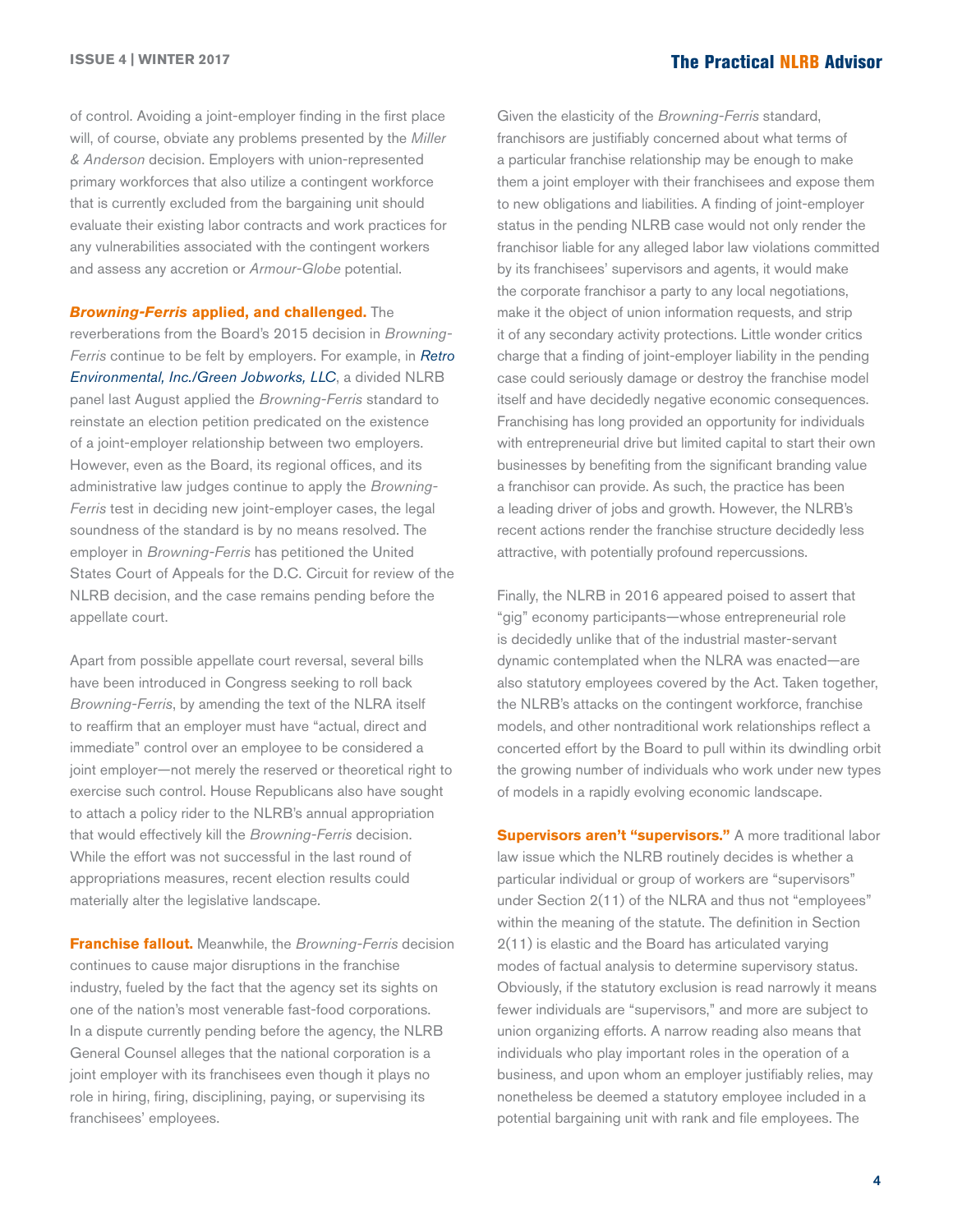current Board majority has a history of reading the statutory exclusion narrowly, and it continues to find that individuals are *not* supervisors under the Act—even when they appear to meet the historical statutory criteria.

For example, under well-established precedent, an individual is a supervisor if he or she exercises or effectively recommends one or more of the indicia set forth in Section 2(11). However, in its February 2016 decision in *[G4S](http://hr.cch.com/ELD/G4S02102016.pdf)  [Government Solutions, Inc.](http://hr.cch.com/ELD/G4S02102016.pdf)*, the Board narrowed the definition of "supervisor" and concluded that nuclear power plant security lieutenants were not statutory supervisors. Lieutenants regularly lead teams under their command in training exercises to prepare for any armed attacks on the plant and command the truck convoy when nuclear material is transported within the site. During nights, weekends, holidays, and any other times when nonessential personnel are away from the site, lieutenants are the highest-ranking officers at the site. Still, the Board majority held the lieutenants lacked authority to "responsibly direct" other guards using independent judgment, and rejected the employer's evidence of supervisory status, which focused on the criteria of responsible direction, assignment, and discipline.

In subsequent rulings, the NLRB continued to restrict the number of individuals that fall within the definition of a "supervisor" under the NLRA. In a May 2016 decision, the Board in *[Veolia Transportation Services, Inc.](http://hr.cch.com/ELD/VeoliaTransportation051216.pdf)* held that road supervisors for a van shuttle service were not statutory supervisors, contrary to the employer's assertion. The road supervisors observe drivers, ensure they abide by the policies and procedures of the local transit authority, and prepare written reports if the drivers breach these policies. Nonetheless, the Board majority reasoned that these reports were nothing more than "counselings" or "warnings," and did not amount to meaningful discipline sufficient to establish supervisory status. Therefore, the Board held, a Regional Director should not have dismissed a representation petition encompassing these individuals within a proposed bargaining unit.

Dissenting in *Veolia Transportation*, Board Member Philip Miscimarra asked the critical and perhaps obvious question: "If the road supervisors were not supervising the van drivers, who *was* supervising them?" He urged, to no avail, that the question should be considered in determining supervisory status as a matter of policy. As evidenced by subsequent decisions, his colleagues declined to take up

that recommendation. For example, in *[Peacock Productions](http://hr.cch.com/ELD/Peacock082616.pdf)  [of NBC Universal Media, LLC](http://hr.cch.com/ELD/Peacock082616.pdf)*, the Board held that freelance and run-of-show producers for a television production company were not supervisors because they did not assign or effectively recommend the assignment of other employees to their production. Additionally, the Board observed that the employer failed to establish that the producers responsibly directed other employees or had authority to hire, or effectively recommend the hiring, of actors on productions.

These decisions are cautionary tales suggesting that employers may be required to provide an abundance of evidence in support of any supervisory claims and may be required to establish that the individuals in question actually exercise supervisory authority. If an employer wants to ensure that the NLRB will find that its supervisors are indeed "supervisors," it should take steps to ensure they do, in fact, exercise independent authority in supervising and directing other employees and should carefully document the exercise of such authority.

**Managers aren't "managers."** Similarly, in *[Wolf Creek](http://hr.cch.com/ELD/WolfCreek082616.pdf)  [Nuclear Operating Corp.](http://hr.cch.com/ELD/WolfCreek082616.pdf)*, a divided Board held that security training instructors (again, at a security-critical nuclear power plant, no less) were not managerial employees, and reversed a Regional Director's order finding that that an *Armour-Globe* self-determination election of instructors was inappropriate. In the Board's view, any discretion that they exercised in developing training programs, overseeing threat-response drills, and other functions was severely restrained by Nuclear Regulatory Commission regulations. Thus, just as it further constrained the meaning of "supervisor" under the Act, the Board also narrowed the scope of the Act's "managerial exception," opening up yet another subset of trusted employees to union organizing efforts.

**Student-"employees."** Finally, the NLRB in a divided 3-1 decision held that Columbia University "student assistants who perform work at the direction of their university for which they are compensated are statutory employees." In its August 2016 ruling in *[The Trustees of Columbia University in the City](http://hr.cch.com/ELD/ColumbiaUniversity082316.pdf)  [of New York](http://hr.cch.com/ELD/ColumbiaUniversity082316.pdf)*, the Board applied a new standard that graduate and undergraduate teaching assistants who have a commonlaw employment relationship with their private university are statutory employees. The Board majority reasoned that statutory coverage under the NLRA exists by virtue of an employment relationship; it is not foreclosed by the existence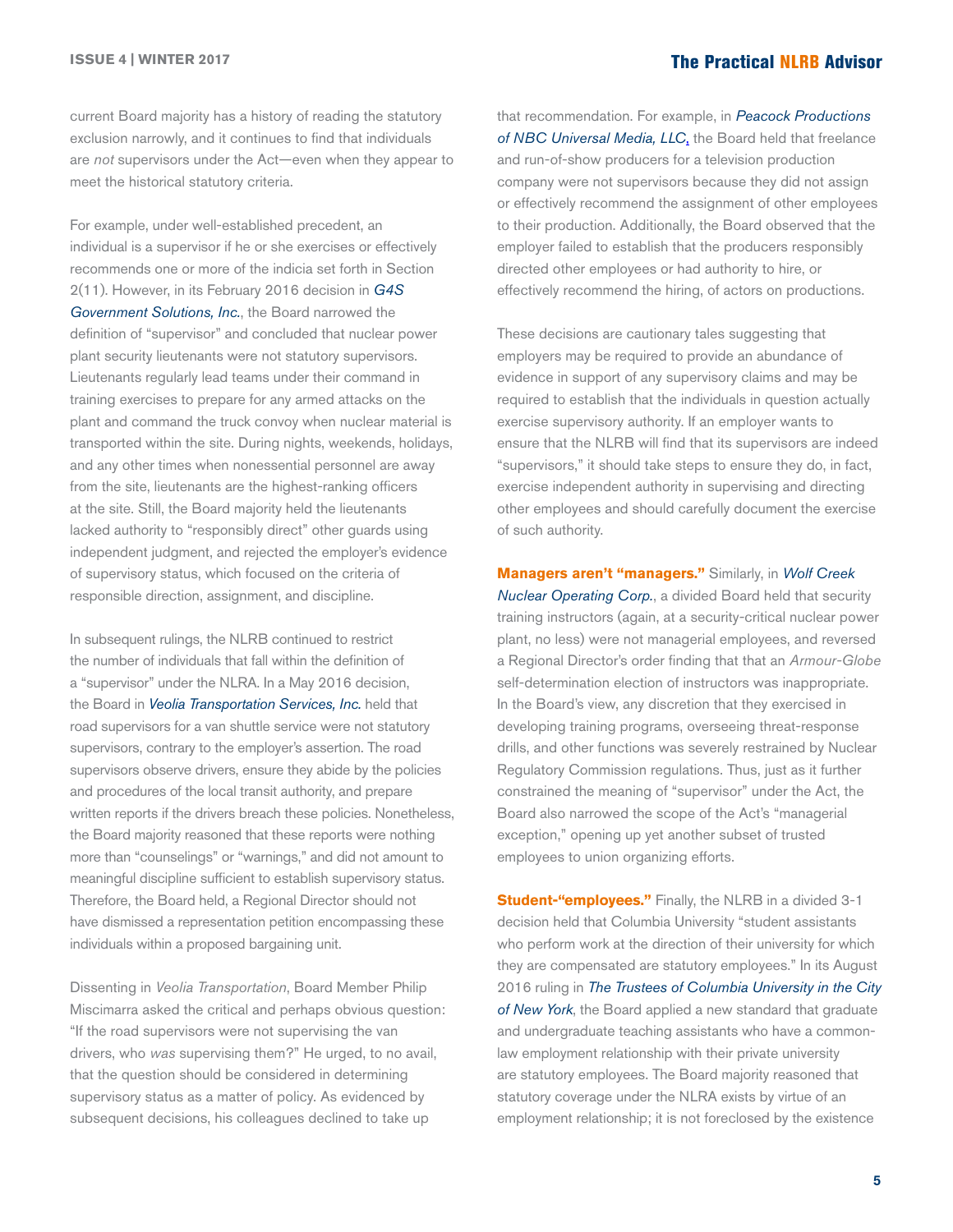<span id="page-5-0"></span>of some other, additional relationship that the Act does not reach—such as the primarily educational relationship between the students and the university here. Thus, the Board reversed its holding in *Brown University*, which, according to the majority, had deprived an entire category of workers of the protections of the Act without a convincing justification. As anticipated, the decision has resulted in a significant amount of organizing activity at private colleges and universities.

**Expanding its jurisdiction.** In addition to expanding the type of educational workers covered by the NLRA, the Board also expanded the type of institutions it deems to be covered. Thus, in two cases it asserted jurisdiction over

nonprofit corporations that operate charter schools under an agreement with a public school district. A divided Board concluded that these entities were more akin to government contractors, which fall within the Board's jurisdiction, than to political subdivisions of the state, which fall outside the agency's jurisdiction. The Board majority held the charter schools were unlike political subdivisions, since they were not created by the state nor administered by individuals responsible to public officials or the general electorate. Further still, the majority argued in *[The Pennsylvania Virtual](http://hr.cch.com/ELD/PennsylvaniaCharter082416.pdf)  [Charter School](http://hr.cch.com/ELD/PennsylvaniaCharter082416.pdf)* and *[Hyde Leadership Charter School–](http://hr.cch.com/ELD/HydeLeadership082416.pdf) [Brooklyn](http://hr.cch.com/ELD/HydeLeadership082416.pdf)* that there were no persuasive reasons to decline to assert jurisdiction as a matter of discretion.  $\blacksquare$ 

### Union organizing made easier

**Micro-units upheld.** In 2016, several federal appellate courts upheld the National Labor Relations Board's 2011 *[Specialty Healthcare](http://hr.cch.com/eld/SpecialtyHealthcare.pdf)* decision, which departed from Board precedent to sanction union elections among small "micro" units within a company. Employers and business groups have consistently opposed the decision, arguing that organizers could cherry-pick small segments of employees to target in a union organizing campaign. Employers have argued that the balkanization of the workforce and the collective-bargaining process that *Specialty Healthcare's*  "overwhelming-community-of-interest" standard engenders is contrary to the letter and spirit of the National Labor Relations Act (NLRA).

Unfortunately, the federal appellate courts have sided with the current NLRB and rejected the arguments from employers to the effect that the *Specialty Healthcare*  standard is fatally flawed. For example, the United States Court of Appeals for the Fifth Circuit ruled that a retailer failed to show a unit consisting solely of cosmetics and fragrances employees at one of its stores was clearly not appropriate or that the Board had abused its discretion by adopting and applying *Specialty Healthcare's* overwhelmingcommunity-of-interest test.

The retail employer had argued that the unit approved by the Board was clearly not appropriate because all sales employees at the store represented "a homogenous work force." The Board, however, found "little evidence of temporary interchange between the petitioned-for employees

and other selling employees." Although the unit argued for by the employer may have also been "an appropriate bargaining unit," the appellate court found that it could not say the smaller unit approved by the Board was "clearly not appropriate" based on the employees' "community of interests." Concluding that in *Specialty Healthcare* the Board "clarified—rather than overhauled—its unit determination analysis," the court granted enforcement of a Board order finding that the bargaining unit was appropriate and that the employer unlawfully refused to bargain.

Just a month earlier, the United States Court of Appeals for the Fourth Circuit ruled that the Board did not violate the NLRA or abuse its discretion when it certified a bargaining unit comprised solely of maintenance employees at an ice cream production facility. Rejecting the assertion that even under *Specialty Healthcare's* overwhelming-community-ofinterest standard, a maintenance-employee-only unit was improper, the Fourth Circuit explained that the employer overstated the significance of the Board's decision. As such, the court denied the employer's petition for review and enforced the Board's order finding that the employer unlawfully refused to bargain with the union.

Two months after the Fifth Circuit's decision, the United States Court of Appeals for the Third Circuit also upheld the *Specialty Healthcare* standard. The Board's interpretation of the standard for unit determination was reasonable and it properly applied that framework, the appellate court said, refusing to grant an employer's petition for review based on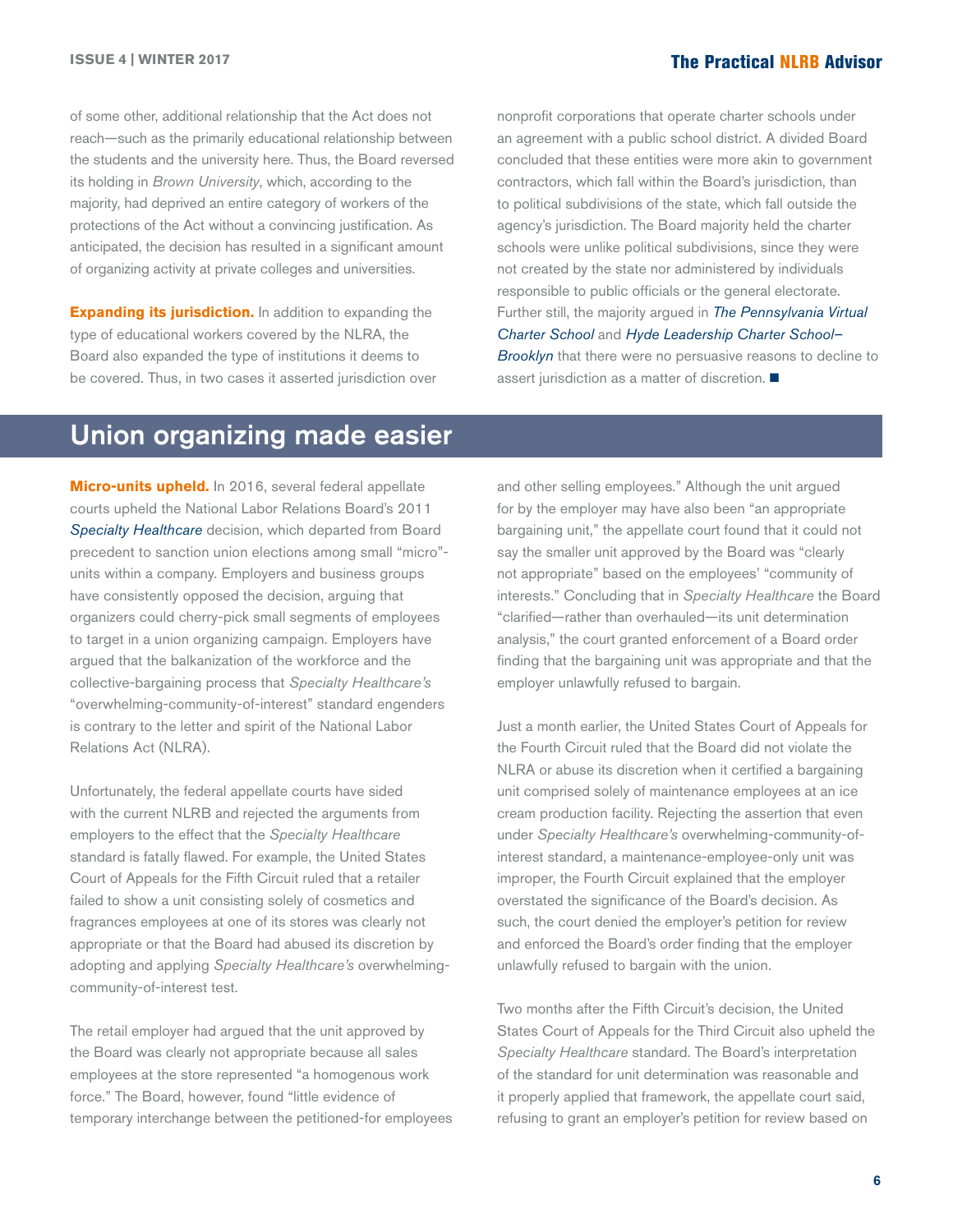<span id="page-6-0"></span>its claim that dockworkers should have been included in a bargaining unit of city and road drivers.

While the employer argued that the *Specialty Healthcare* Board failed to provide a reasoned explanation for the "adoption" of the overwhelming-community-of-interest test, the Third Circuit found that the ultimate holdings of *Specialty Healthcare* with respect to the unit-determination standards were not departures from Board precedent. The appellate court also rejected the company's contention that the *Specialty Healthcare* Board's overwhelming-communityof-interest test violated Section 9(c)(5) of the NLRA because it ensured that the union's choice was almost always the controlling factor. The employer offered no showing that the Board privileged the unit determinations of employees. Rather, the Board has been clear that it will not approve "fractured" units or arbitrary segments of employees, the appellate court said. Thus, the overwhelming-community-ofinterest test clarified in *Specialty Healthcare* did not conflict with Section 9(c)(5).

The current Board majority continues to consistently support the *Specialty Healthcare* test. For example, in April 2016 a Board majority in *[Volkswagen Group of America, Inc.](http://hr.cch.com/ELD/VolkswagenUAW041316.pdf)* denied Volkswagen's request for review of a Regional Director's decision directing a union election among a micro-unit of maintenance workers at the automaker's Chattanooga, Tennessee, plant. Volkswagen asked the Board to reverse the decision approving a United Auto Workers (UAW) election within a discrete 160-employee group after the union's earlier bid to organize the entire 1,400-worker plant failed. UAW Local 42 won an election among the smaller unit, with over 70 percent of the maintenance workers voting in favor of the union. But Volkswagen refused to bargain, contending the bargaining unit was inappropriate. A 2-1 Board majority

concluded that Volkswagen raised no substantial issues that warranted Board review, and upheld the decision and direction of election, finding the petitioned-for unit satisfied *Specialty Healthcare* criteria.

**"Quickie" election rule upheld.** Also in 2016, the Fifth Circuit, in *[Associated Builders and Contractors of Texas, Inc.](http://hr.cch.com/ELD/BuildersNLRB061016.pdf)  [v. NLRB](http://hr.cch.com/ELD/BuildersNLRB061016.pdf)*, upheld the Board's controversial "quickie" election rule, which modifies the procedures for union representation elections. The modified procedures significantly accelerate the NLRB's union election processes, limit the ability to litigate legal issues prior to the election, and provide unions with enhanced employee contact information. In affirming a lower court ruling that refused to enjoin the rule, the Fifth Circuit found that the rule did not, on its face, violate the NLRA or the Administrative Procedure Act (APA).

Employer groups had challenged three categories of rule provisions:

- (1) rule changes that limit the scope of the pre-election hearing, particularly the deferral of individual voter eligibility issues;
- (2) rule changes that require employers to disclose to unions personal employee information; and
- (3) rule changes that cumulatively shorten the time period between petition and election to less than 30 days.

To succeed on their facial challenge, the employer groups had to show that "no set of circumstances exists under which the [Rule] would be valid." Emphasizing the high burden faced by the plaintiffs, the appellate court held that the challenged provisions neither exceeded the scope of the Board's authority under the NLRA nor violated the APA's arbitrary and capricious standard.  $\blacksquare$ 

### More leverage to labor

A number of National Labor Relations Board (NLRB) decisions in 2016 gave labor unions significantly more leverage in their relationships with employers. For example, the Board issued rulings that will hinder employers in exercising their long-recognized legal right to permanently replace economic strikers and that will allow unions to challenge an employer's pre-contract authority to discipline employees, its post-contract right to act unilaterally in

accord with past practice, and its mid-contract right to act unilaterally. Other decisions will restrict the unilateral ability of an employer to protect its business through the use of noncompete agreements and may hamper the purchaser of a business from unilaterally altering existing working conditions under the "perfectly clear successor" doctrine. Further still, Board decisions last year will make it much more difficult for employers to effectively address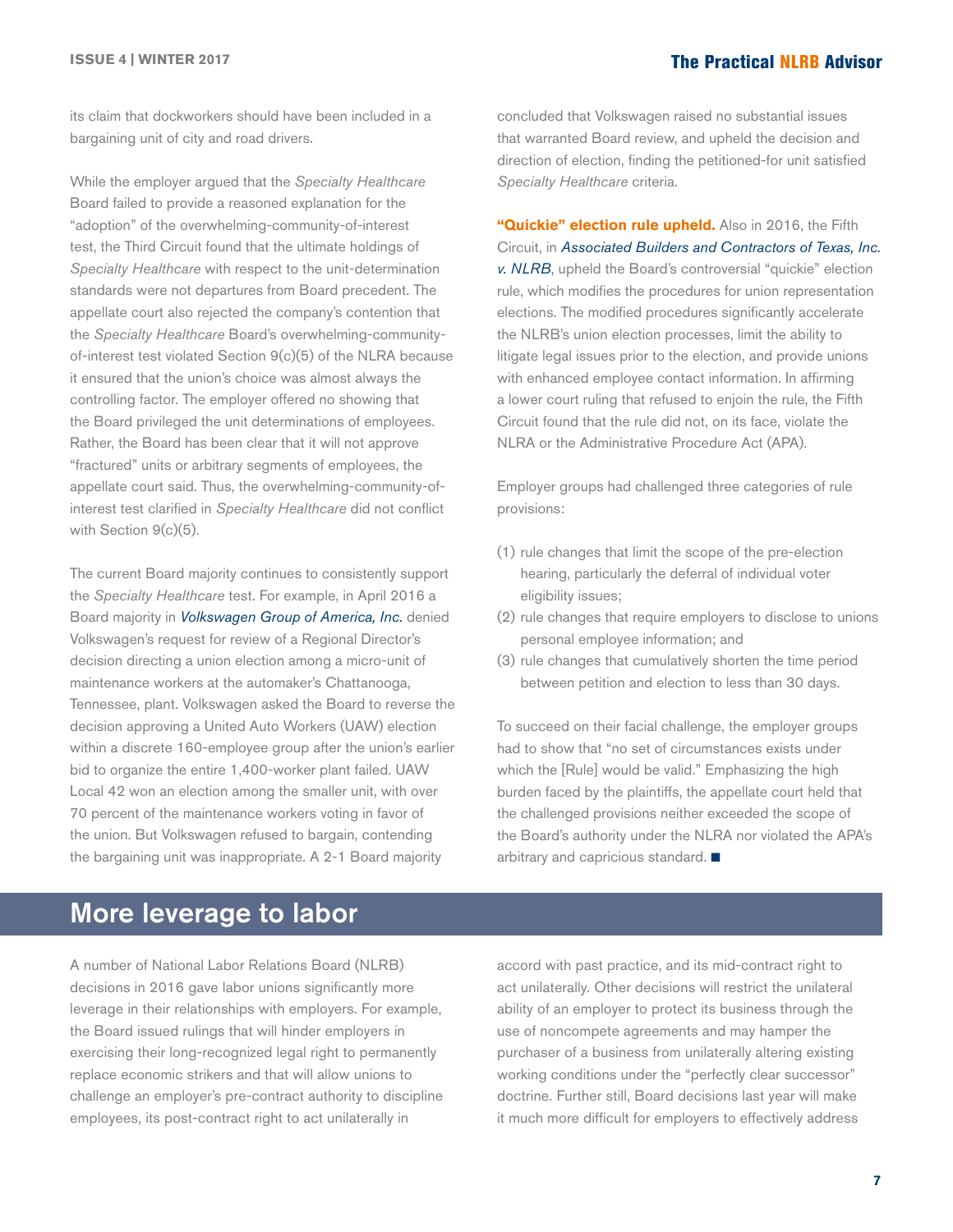problematic behavior that occurs during the exercise of employees' Section 7 rights.

### **Putting the thumb on the union side of the scale**

**Permanent replacements: mining for motive.** In May 2016, a divided NLRB issued its decision in *[American](http://hr.cch.com/ELD/AmericanBaptistHomes053116.pdf)  [Baptist Homes of the West dba Piedmont Gardens](http://hr.cch.com/ELD/AmericanBaptistHomes053116.pdf)*, a significant case affecting the right of employers to replace striking workers. An employer's right to permanently replace economic strikers has been well-settled for decades and an employer's motive in exercising its replacement rights has largely been treated as immaterial. In *American Baptist,*  however, a Board majority has now held that an employer's *motive* in replacing strikers is a critical factor in determining whether such a right was lawfully exercised.

In the case itself, the employer had permanently replaced economic strikers; however, there was evidence that agents of the employer had claimed that the employer hired the permanent replacements to "teach striking employees a lesson" and/or to "prevent future strikes." The Board majority held that such statements demonstrated that the employer did not replace the workers for a legitimate business purpose, but did so in furtherance of an "independent unlawful purpose"—to retaliate against the strikers and to discourage future protected activity. The dissent in *American Baptist* noted that virtually every strike situation involves hard feelings and a degree of animus and, most importantly, that the phrase "independent unlawful purpose" had always been construed to mean purposes unrelated to the strike itself.

Linguistic disputes aside, the case now casts considerable uncertainty over a given employer's decision to permanently replace strikers. Now, if an employer does permanently replace economic strikers it can anticipate that its motives will be second-guessed by the NLRB, the statements of its supervisors and agents will be reviewed and analyzed for evidence of "bad motive," and it may be called upon to provide a "neutral" business justification for its replacement decision. If an employer's decision to permanently replace is ultimately found unlawful, the employer could be required to dismiss workers to whom it promised "permanent" positions and could face backpay liability under certain circumstances. By injecting the element of after-the-fact second-guessing as to an employer's subjective motive, the case is likely to chill

many employers from exercising their replacement rights. This, in turn, may adversely affect an employer's ability to maintain effective operations during a strike, thus giving striking unions a significant amount of new negotiating leverage.

**"Negotiating" discipline.** In the wake of the Board's decision in *[Total Security Management Illinois 1, LLC](http://hr.cch.com/ELD/TotalSecMgmt0822616.pdf)*, newly organized employers, once again, face novel bargaining obligations with respect to employee discipline. The case resurrects the bargaining obligation first articulated in *Alan Richey,* a 2012 case that was eventually invalidated because it was decided by a legally deficient Board quorum. Specifically, the Board majority in *Total Security* again held that a newly organized employer that has not yet negotiated and executed a collective-bargaining agreement with its employees' union representative, must notify and bargain with that representative whenever it intends to impose "discretionary" discipline on a bargaining unit member.

Thus, during the period when parties are negotiating an initial collective-bargaining agreement, the Board will require an employer to give the incumbent union notice and an opportunity to bargain over each and every discretionary disciplinary action it intends to take prior to the imposition of the sanction. Any form of discretionary discipline, such as a suspension, demotion or termination, that alters an employee's terms of employment triggers the interim bargaining obligation.

Although the Board decision clearly imposes the obligation, it frustratingly sheds little light on the nature, scope, and duration of the requisite interim bargaining, and likewise offers scant guidance to differentiate between "discretionary" and "mandatory" discipline. Newly unionized employers that have not negotiated a complete collective-bargaining agreement will either have to negotiate an interim disciplinary process with the incumbent union or be prepared to handle most disciplinary matters through *ad hoc* bargaining. Both paths afford a newly certified union with a degree of new negotiating leverage.

**Noncompetes as a bargaining subject.** In *[Minteq](http://hr.cch.com/ELD/MinteqIntl072916.pdf)* 

*[International, Inc.](http://hr.cch.com/ELD/MinteqIntl072916.pdf)*, the NLRB held that an employer acted unlawfully by requiring new employees to sign a noncompetition and confidentiality agreement as a condition of employment without first giving the incumbent union notice and the opportunity to bargain over the agreement.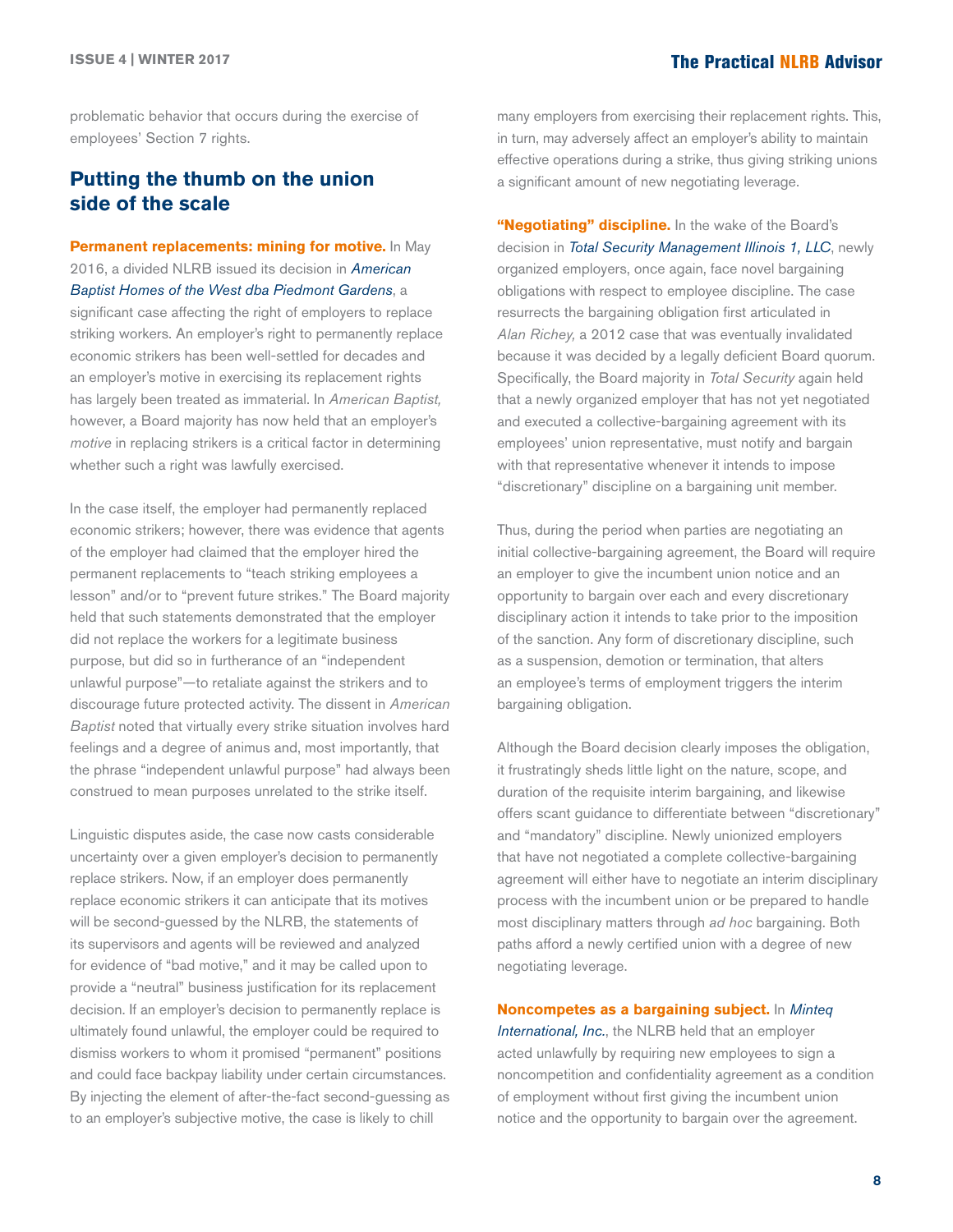The Board held such agreements are a mandatory subject of bargaining and that the management rights clause in the parties' collective-bargaining agreement was not sufficiently specific to show that the union waived its right to bargain over the noncompete at issue. The Board rejected the argument that no bargaining was required because the management rights clause gave the employer the unilateral right to promulgate work rules. The noncompete, the Board reasoned, affected employees' terms and conditions of employment in ways that extended far beyond mere work rules governing employee conduct in the workplace.

The decision is significant as one of many in which the current Board rejects the notion of a bargaining waiver based on contract language and, instead, requires additional bargaining during the term of the contract. It is further significant because noncompetition/nondisclosure agreements play a significant role in protecting an employer's economic self-interest. As such, employers may be willing to make additional bargaining concessions in other areas in order to achieve agreement with respect to a noncompete agreement, thus giving unions enhanced bargaining leverage.

**"Perfectly clear" successes and failures.** Under the United States Supreme Court's 1972 decision in *National Labor Relations Board v. Burns International Security Services, Inc.,* even a "successor employer" is not bound by the substantive terms of a collective-bargaining agreement negotiated by its predecessor and is ordinarily free to set initial terms and conditions of employment unilaterally. However, as the case notes, there are instances in which it is "perfectly clear" that the new employer plans to retain all of the employees in the unit, and, under such circumstances, the new employer must first bargain with the union before changing existing terms and conditions of employment. The determination of whether a successor is a "perfectly clear" one or not is obviously critical since it directly impacts the right of an employer that acquires a new business to make immediate unilateral changes to wages, hours, and working conditions. It also implicates significant liability issues in those instances where the new employer believes it is not a "perfectly clear" successor and makes such changes without first bargaining, only to find out later that its belief was incorrect.

Last year, the Board examined the "perfectly clear" successor doctrine on a number of occasions. While the cases reached differing results, they all demonstrate the often confusing, but

consistently detailed, fact analysis underpinning a "perfectly clear" finding.

For example, in *[Paragon Systems Inc.](http://hr.cch.com/ELD/ParagonSystems082616.pdf)* the Board found that an employer was not a "perfectly clear" successor under *Burns* because it did not show an intent to retain a predecessor's security officers when it posted a job fair memo seeking to hire guards. On its face, the memo did not state that security officers who completed the application or attended the job fair would be offered employment. Because the memo did not suggest that hiring was inevitable, it was not an invitation to accept employment. Similarly, a federal contractor in *[Data Monitor Systems, Inc.](http://hr.cch.com/ELD/DataMonitorSystems053116.pdf)* did not become a perfectly clear successor, the Board found, because it did not promise continued employment and did not communicate in any way that filling out an employment application was simply an administrative formality that would ensure continued employment. In this instance, because the contractor's actions clearly communicated that it had not yet made its hiring decisions, it was under no obligation at that point to make a simultaneous announcement of its intent to change terms and conditions of employment in order to avoid "perfectly clear" successor status.

On the other hand, in *[Nexeo Solutions, LLC](http://hr.cch.com/ELD/Nexeo071716.pdf)*, the Board found an employer was a "perfectly clear" successor as of the date when bargaining unit employees were informed they would be transferred to a new business and the employer said it would provide equivalent salaries and benefits comparable in the aggregate to those provided by a predecessor. In this case, the Board held the employer was obligated to bargain with a union, and so it violated the Act when it made unilateral changes to pension and benefit plans after taking control of operations. A Board majority reached a similar result in *[Creative Vision Resources, LLC](http://hr.cch.com/ELD/CreativeVision082616.pdf)*, where it determined that an employer was a perfectly clear successor to a group of related companies and violated Section 8(a)(5) of the National Labor Relations Act by failing to provide a union with notice or an opportunity to bargain before imposing initial terms and conditions of employment that differed from those under the predecessor's collective-bargaining agreement.

**Management rights wronged.** A divided four-member NLRB held in *[E.I. Du Pont de Nemours, Louisville Works](http://hr.cch.com/ELD/EIDuPont082616.pdf)* that the employer violated the Act when it made unilateral changes to bargaining unit employees' benefit plans after the governing collective-bargaining agreement expired. The Board majority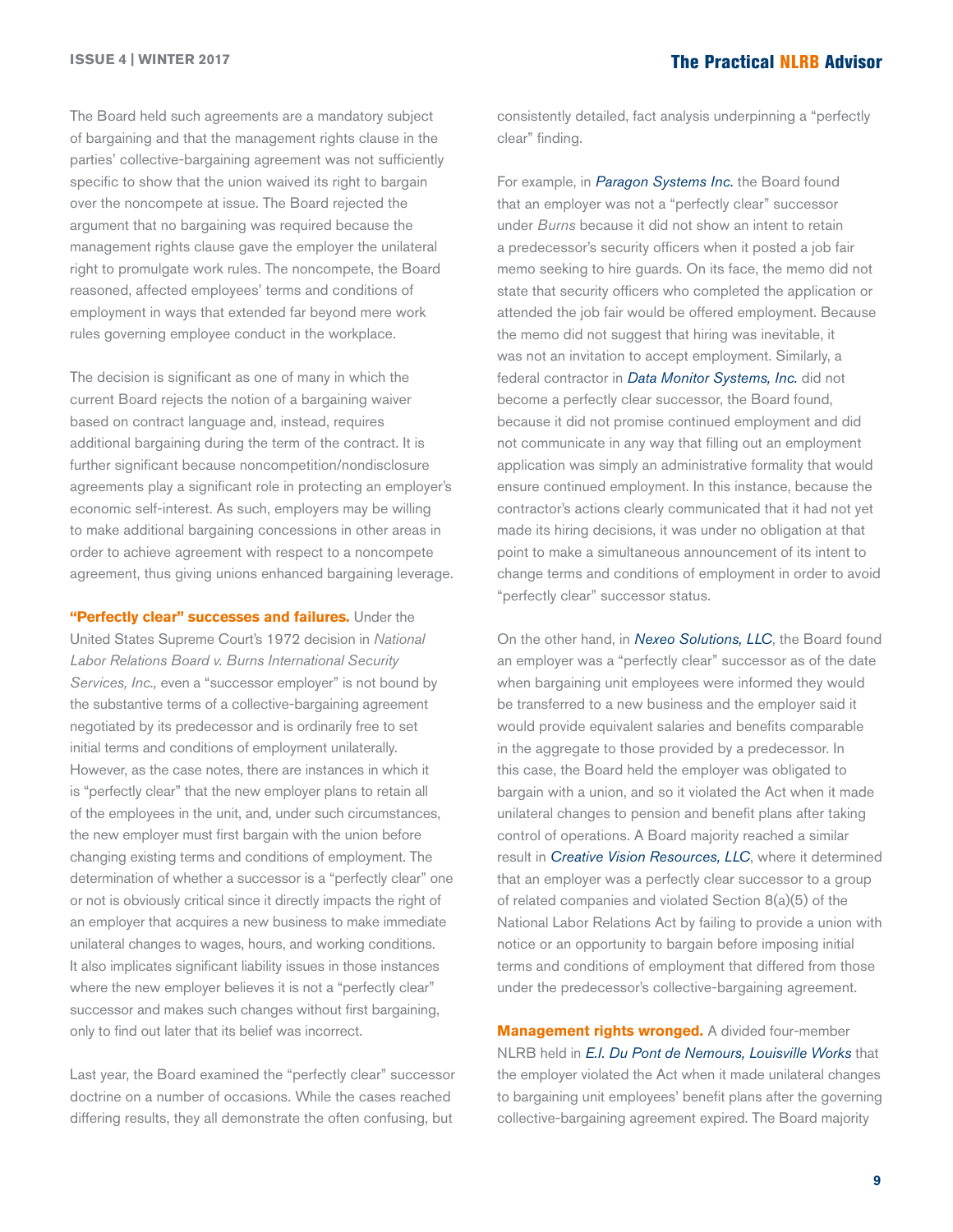held that "discretionary unilateral changes ostensibly made pursuant to a past practice developed under an expired management rights clause are unlawful." In so holding, the majority overturned several Bush-era NLRB decisions.

*DuPont* argued that it was privileged to make the unilateral changes in question because doing so was consistent with past practice. And, DuPont pointed out that the Board had previously sanctioned a past practice defense to unilateral benefits changes made post-contract expiration in its 2004 *Courier-Journal* cases. The Board majority, however, held that the "past practice" at issue was based on changes that were implemented pursuant to the management rights clause and that the management rights clause allowing such unilateral actions effectively expired when the contract ended. The majority attempted to distinguish the *Courier-Journal* cases by noting that the past practice in those cases had been to make unilateral changes *both* during the contract period *and* during hiatuses between contracts. Since employers are now precluded from making post-expiration changes based on an expired management rights clause, *DuPont* provides unions with considerably enhanced negotiating leverage.

**What more can I say?** In *[Graymont PA, Inc.](http://hr.cch.com/ELD/GraymontPA062916.pdf)*, a Board majority held that an employer was not privileged to promulgate mid-term changes to its absenteeism policy in reliance on a contractual management rights clause giving it the right to establish "reasonable workplace rules and regulations." The majority concluded the management rights language was not specific enough to infer that the union "clearly and unmistakably" waived its right to bargain, midterm, over implementation of the new absenteeism policy. The decision significantly diminishes the utility of management rights provisions and raises serious questions about the degree of specificity that is required in such clauses to allow unilateral employer action. The decision virtually guarantees that more mid-term management decisions will be subject to bargaining, yet again giving unions increased leverage as employers try to effectively manage the workplace. *Graymont*  is also the next chapter in the long-running debate over the "clear and unmistakable waiver" theory and the "contract coverage" theory of mid-term bargaining obligation. (See "Circuit court pushback" on page 11.)

### **Diminishing control over misconduct**

In 2016, the NLRB continued to extend legal protection to problematic and disruptive employee behavior, and, in one

instance, a federal appellate court affirmed the Board's view. In *[DirecTV, Inc. v. NLRB](http://hr.cch.com/ELD/DirecTVNLRB091616.pdf)*, for example, a divided panel of the United States Court of Appeals for the D.C. Circuit—while acknowledging the tension between employees' right to engage in protected, concerted activity and an employer's reasonable expectation of loyalty from its employees nonetheless upheld the NLRB's conclusion that a group of television installation technicians did not lose the protection of the Act when they aired a dispute with their employer over a new pay-docking policy on the local news. The appellate court affirmed a Board decision finding that the employees' actions were not "flagrantly disloyal" or "wholly incommensurate" with their underlying grievance and that their comments to the media were not "maliciously untrue." Notably, the majority said the Board could permissibly consider the employees' intent and find that the employees had merely sought to win over viewers to their cause, not induce them to cancel their satellite service or to "unnecessarily tarnish their employer."

**Hospital picketing protected.** Over the years federal courts have admonished the Board that in assessing the protected nature of employee conduct in the health care setting, it must be mindful that hospital patients require a quiet and nondisruptive environment in which to heal. Nevertheless, in *[Capital Medical Center](http://hr.cch.com/ELD/CapitalMedicalCenter081216.pdf)*, a divided Board found that a hospital employer unlawfully interfered with informational picketing by off-duty employees at nonemergency entrances by threatening the employees with discipline and arrest. The Board determined that the employer did not meet its burden of showing that prohibiting the type of picketing that occurred in this case was necessary to prevent patient disturbance or disruption of health care operations. At bottom, the majority's position is that on-premises picketing by off-duty employees is protected activity absent a demonstration by the employer that the picketing was, in fact, disruptive.

**In-store work stoppage.** A "sit-down" strike in which employees stop working but do not leave an employer's premises has traditionally been deemed to be unprotected. However, in the instance of a modern-day "sit down" in a retail store, a divided NLRB reached the opposite result. In *[Wal-Mart Stores, Inc.](http://hr.cch.com/ELD/WalmartStores082716.pdf)*, the discount retailer was found to have unlawfully disciplined six store employees because they stopped work before and during the store's grand reopening to protest alleged mistreatment by a supervisor and to pressure the employer to give some temporary workers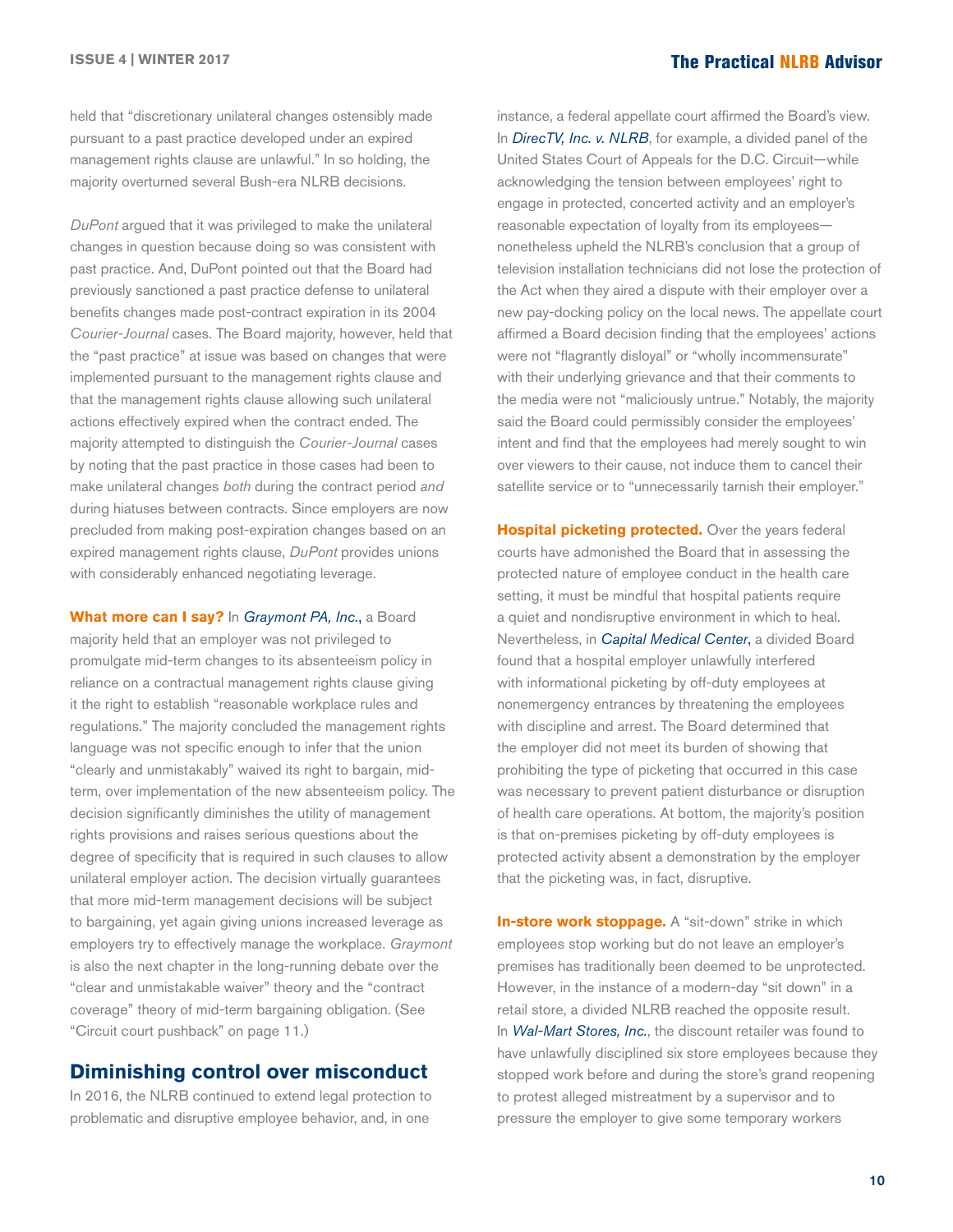permanent positions. The Board majority concluded that the protest did not lose the protection of the Act since it was relatively small, brief, peaceful, and confined to the early morning opening hours.

As the line between protected and unprotected activity becomes fuzzier, unions and employee activists are often encouraged to continue to "push the envelope." The decision may thus invite more on-site protests.  $\blacksquare$ 

## Circuit court pushback

The decisional arc of the current National Labor Relations Board (NLRB) majority has met with much criticism from outside the agency and even from within, as Member Miscimarra's frequent dissents suggest. The appellate review road has also had its bumps for the current Board majority, with more than a few federal circuit courts declining to enforce the Board's orders and using the opportunity to criticize its decision-making.

For example, one appellate court judge had seen enough of the NLRB quietly tolerating offensive employee conduct in the name of protected activity. After writing the majority opinion in the D.C. Circuit's decision in *[Consolidated](http://hr.cch.com/ELD/ConsolidatedNLRB091316.pdf)  [Communications, Inc. dba Illinois Consolidated Telephone](http://hr.cch.com/ELD/ConsolidatedNLRB091316.pdf)  [Co. v. NLRB](http://hr.cch.com/ELD/ConsolidatedNLRB091316.pdf)*, and finding that an employer unlawfully suspended two employees for alleged misconduct during a strike and eliminated a position held by a union worker, Judge Millett wrote a separate concurrence taking the Board to task for its analysis of the striker misconduct at issue. Millett wrote that the Board too often takes a cavalier and enabling approach toward sexually and racially demeaning misconduct by some employees during strikes. Board decisions have repeatedly accorded protection to conduct that is not only intolerable by any standard of decency, but also illegal in every other corner of the workplace, the judge noted.

In an even more far-reaching decision, in *[Heartland](http://hr.cch.com/ELD/HeartlandNLRB.pdf)  [Plymouth Court MI, LLC dba Heartland Health Care](http://hr.cch.com/ELD/HeartlandNLRB.pdf)  [Center–Plymouth Court v. NLRB](http://hr.cch.com/ELD/HeartlandNLRB.pdf),* the D.C. Circuit roundly criticized the Board for its reliance on "nonacquiescence" to justify its prosecution of a claim against an employer. Nonacquiescence refers to the Board policy of continuing to interpret the National Labor Relations Act (NLRA) in ways that have been found to be incorrect by a particular federal circuit court or courts. The rationale for the policy is that the NLRB has the responsibility to establish national labor policy and in doing so is free to disregard any contrary views by circuit courts of appeals since their jurisdictions are confined to specific geographic areas of the country. Thus, runs the theory, the NLRB can, for example, disregard what the First Circuit says because it has a right to convince other circuits that its view is correct.

In *Heartland,* the D.C. Circuit acknowledged the Board's role in establishing national labor policy, but found that the associated policy of nonacquiescence has its limits. The policy, the court observed, is warranted for the purpose of obtaining a "circuit split" on a particular legal issue under the NLRA, which the Board may then petition the Supreme Court to resolve. In *Heartland,* the legal issue over which the Board and the D.C. Circuit disagree has persisted for decades without the Board ever seeking Supreme Court resolution. Since the Board had not sought such resolution, and since the Board surely knew the long-held view of the D.C. Circuit, the appellate court panel concluded that the Board's enforcement effort in the D.C. Circuit was being maintained in bad faith. Thus, the appellate court not only refused to enforce the Board's order, but saddled the Board with paying a portion of the employer's legal costs.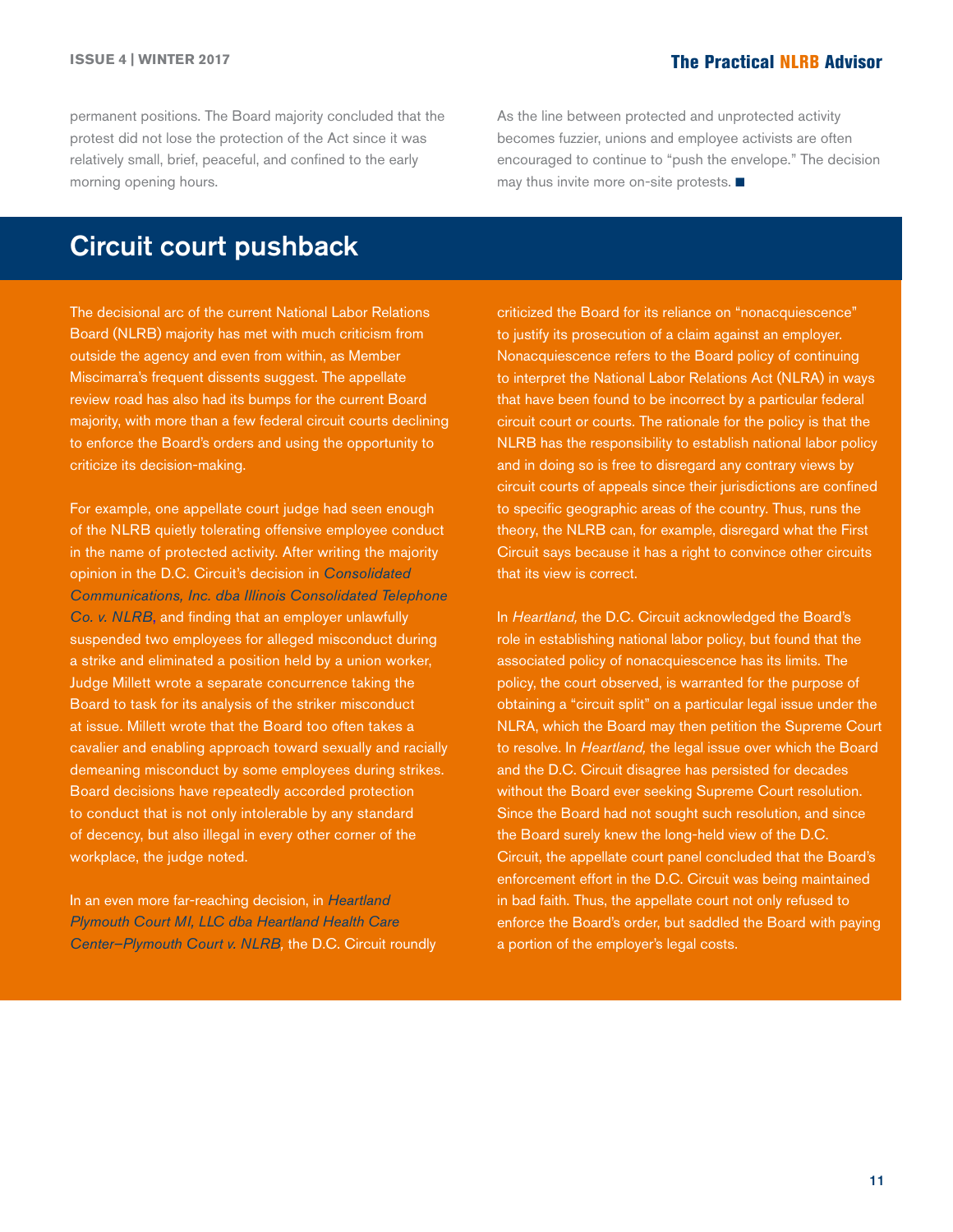### <span id="page-11-0"></span>Heightened risk of damages

**A potential windfall.** After finding that a discharged employee was entitled to backpay, the National Labor Relations Board (NLRB), in its 3-1 decision in *[King](http://hr.cch.com/ELD/KingSoopers082416.pdf)  [Soopers, Inc.](http://hr.cch.com/ELD/KingSoopers082416.pdf)*, modified the Board's current make-whole remedy to require employers to fully compensate employees for search-for-work expenses and expenses incurred in connection with interim employment. Specifically, the majority ruled former employees are entitled to searchfor-work and interim employment expenses as a separate element of damages, not simply as an offset against wages earned from any interim employment. Previously, the NLRB used job-search and interim employment expenses to reduce the amount of an employee's interim earnings, which were then subtracted from his or her gross backpay. The majority, however, noted that under the traditional formula in situations in which search and employment expenses were greater than interim earnings, an employee would experience an uncompensated loss.

However, in his dissent, Member Miscimarra noted that the new approach will also produce a "windfall" when a wrongfully terminated employee's interim earnings exceed his or her gross backpay. Thus, an employee could wind up in a "more favorable financial position than would have resulted from uninterrupted employment with the respondent employer." He cautioned that the fundamental problem is that providing such a windfall exceeds the Board's statutory authority. Member Miscimarra noted that there were methods to address the unfair situation identified by the majority, without changing the formula in a way that could result in an impermissible potential windfall. The majority, however, declined to adopt Miscimarra's more moderate approach. The case has caused some observers to question what the current Board majority regards as the statutory limit of its remedial authority.

**Controlling consent settlement agreements.** In *[U.S.](http://hr.cch.com/ELD/USPostalServ082716.pdf)  [Postal Service](http://hr.cch.com/ELD/USPostalServ082716.pdf)* a divided Board decided to strip the agency's administrative law judges (ALJs) of the authority to issue so-called "consent orders," that adopt settlement terms proposed by an employer in an unfair labor practice case, over the objection of the General Counsel and other parties to the case. Under prior practice, the Board would review such consent orders under the *Independent Stave* standard

to evaluate whether the settlement effectuated the National Labor Relations Act (NLRA) despite objections from the General Counsel or charging party. Under *U.S. Postal,*  however, an ALJ has no authority to accept an employerproposed settlement over objection, unless the settlement provides for a "full remedy."

The decision directly affects employers' future efforts to remove or limit default language when agreeing to settle alleged violations of the NLRA. In the past, an employer faced with an intransigent NLRB regional office would often seek the assistance of the assigned ALJ to settle the case on the basis of the employer's proposal. Such unilateral settlement proposals, including those that contained limited or no default language, were regularly approved by ALJs where the judge found they were reasonable and effectuated the purposes of the Act. Under the new standard, however, if the General Counsel or charging party objects, an ALJ will no longer be able to accept settlements with any limitations, particularly with respect to default language.

The General Counsel's insistence on default language in Board settlements is viewed by many critics as, itself, unreasonable, since even a full litigation win for the General Counsel does not result in the imposition of default language. These critics argue employers are better off simply proceeding to a hearing on every complaint, knowing that a Board order could not result in any worse remedy than the General Counsel's proposed settlement and that there may be a chance of success on the merits. The Board simply cannot function without a very high settlement rate, and *Postal Service* makes settlement of cases less likely while producing little beneficial administrative effect.

**Class action waivers.** Continuing its offensive against mandatory arbitration agreements containing class action waivers, the Board in 2016 handed down a number of decisions finding that an employer acted unlawfully by maintaining and/or enforcing agreements that contain such provisions. For example, in *[Ralph's Grocery Company](http://hr.cch.com/ELD/Ralphs022316.pdf)* a divided Board held that the employer's policy and its enforcement violated the Act because it contained such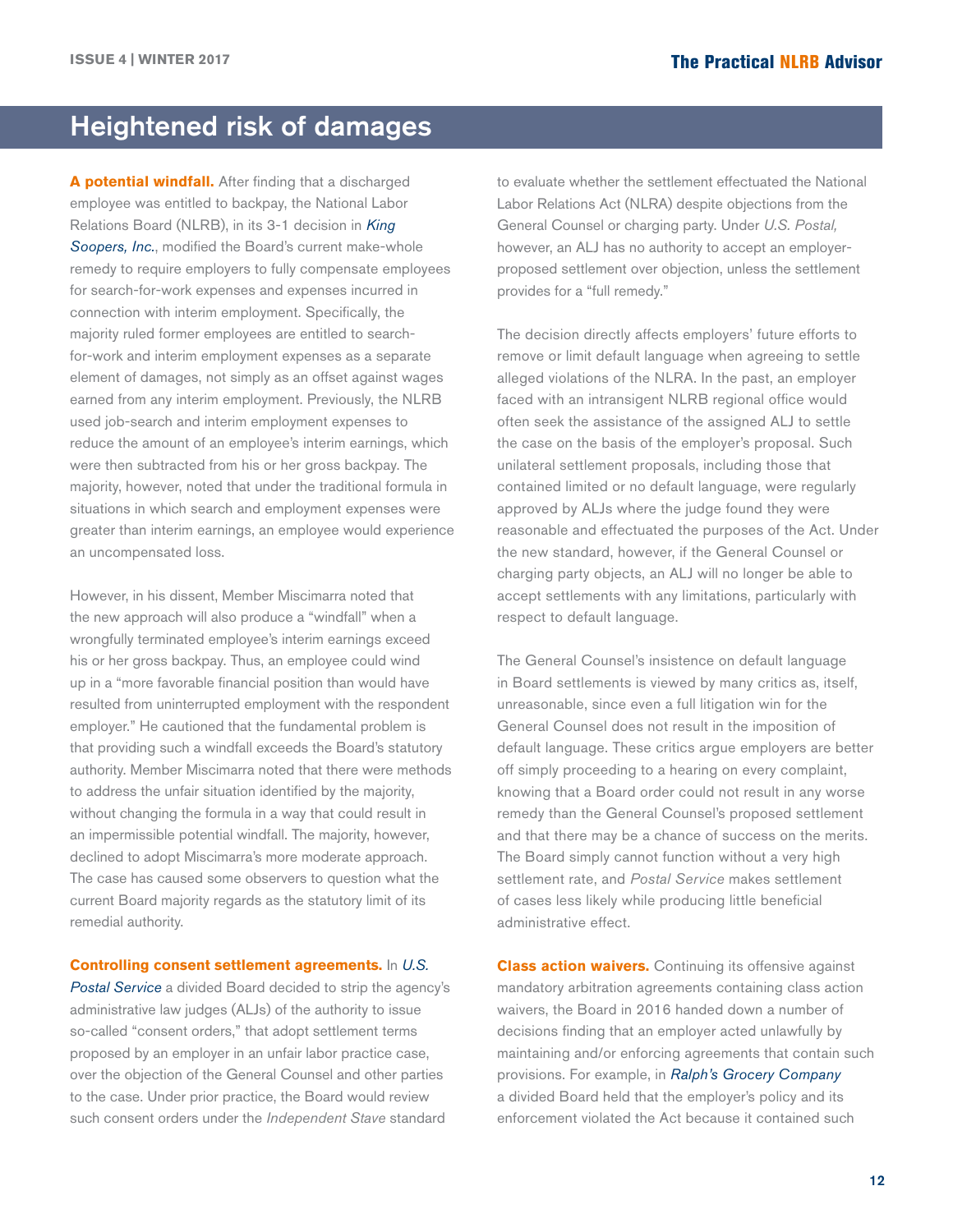a class action waiver. It also found the policy unlawful because it was ambiguous and would reasonably be construed by employees as prohibiting them from pursuing Board charges.

The NLRB systematically invalidated a spate of other employer arbitration agreements for the same reason, steadfastly adhering to its holding in both *[D.R. Horton,](http://hr.cch.com/eld/DRHorton.pdf)  [Inc.](http://hr.cch.com/eld/DRHorton.pdf)* and *[Murphy Oil USA, Inc.](http://hr.cch.com/ELD/MurphyOil.pdf)*, despite the rejection of its position by a number of federal courts. As Member Miscimarra has repeatedly pointed out in dissent, by adhering to its class action waiver position, the Board is defying the United States Court of Appeals for the Fifth Circuit and other federal courts that have rejected the agency's position. Even employer policies that provide employees with an opt-out or that expressly permit employees to file claims with an administrative agency, which, itself, can pursue a remedy on behalf of employees as a group, have not escaped invalidation by the Board.

The Board's condemnation of class action waivers has not, however, been universally rejected by reviewing federal courts. A divided panel of the United States Court of Appeals for the Ninth Circuit, in *[Morris v. Ernst and Young](http://hr.cch.com/ELD/MorrisErnst082216.pdf)*, agreed with the Board and concluded that class action waivers in arbitration agreements violate the NLRA and are, therefore, unenforceable. The Ninth Circuit relied on a similar recent decision from the United States Court of Appeals for the Seventh Circuit in *[Lewis v. Epic Systems Corp](http://hr.cch.com/ELD/LewisEpic052616.pdf).* These decisions go against the weight of authority on this important issue and are in direct conflict with the decisions of other courts of appeals, such as the Fifth Circuit's decisions in *D.R. Horton* and *Murphy Oil.*

The rulings in *Morris and Epic Systems*, as well as the Board's decision in *D.R. Horton*, call into question employers' ability to enforce a contract clause restraining employees from prosecuting wage and hour claims as members of collective or class actions, including through arbitration. Several petitions for writ of certiorari are pending with the Supreme Court on this issue, and Justice Scalia's upcoming replacement could determine the outcome.

Those employers not already utilizing arbitration agreements may want to consider waiting until the legal dust settles before implementing them. Employers already using arbitration agreements with class action waivers may want to consider revising their form agreements in two important ways. First, consider adding an opt-out provision if the agreement doesn't have one already. Second, include a provision stating that if the class action waiver is deemed unlawful for any reason, any class, collective, or group action will be heard in court and not by an arbitrator, as most practitioners agree that class arbitration is unwieldy and undesirable.  $\blacksquare$ 

### Handicapping the High Court

Given the conflicting views of a number of federal appellate courts, there is a high likelihood that the Supreme Court of the United States will wind up deciding whether class and collective action waivers in employment arbitration agreements violate the NLRA. On the one hand, the Fifth Circuit in *D.R. Horton* and *Murphy Oil*, and the United States Court of Appeals for the Eighth Circuit in *Cellular Services of Missouri*, have rejected the Board's view and refused to enforce its decisions. On the other hand, the Seventh Circuit in *Epic Systems* and the Ninth Circuit in *Morris* have supported the Board's view. Several petitions for certiorari are currently pending before the High Court, and the existence of this growing "split" among federal circuit courts has prompted most observers to predict that the Court will grant the petitions and resolve the dispute. In addition to the threshold issue of whether or not such agreements violate the NLRA, the Court may also determine whether, in any event, the Federal Arbitration Act (FAA) trumps the NLRA in this context. The FAA establishes a presumption in favor of enforcing arbitration agreements *as written*. That presumption can be overcome by another statute, but only if that statute contains a "congressional command" that is contrary to the FAA's enforcement mandate.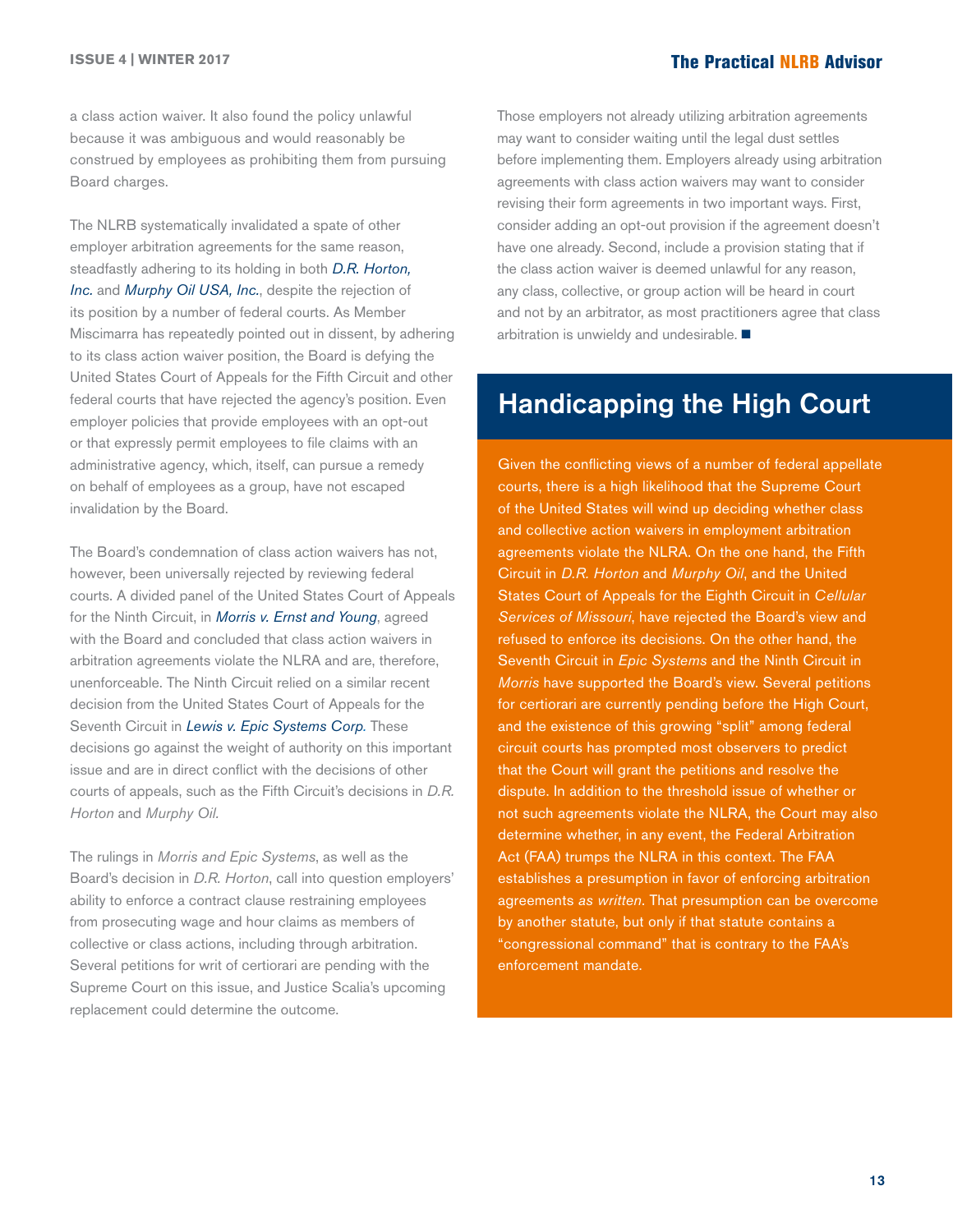<span id="page-13-0"></span>

### Handbook cases

In our [last issue](http://www.ogletreedeakins.com/practices/~/media/f77f06a66c3a4e35a1944e9d4573d240.ashx) of the *Practical NLRB Advisor*, we offered a deep dive into the NLRB's recent caselaw scrutinizing company handbooks and other employer work rules and policy proscriptions, in both union and nonunion settings. As we summarized there, the Board's intrusion on this employer terrain continued, unabated, in 2016. The Board's preoccupation with this issue has been both long-standing and frequent. Indeed, "[o]f the approximately 1,200 decisions issued by the Board in contested unfair labor practice cases over the last five years, more than 200 have, in some part, involved the legality of provisions in an employer's handbook or personnel policies," noted Tom Davis, Co-Chair of Ogletree Deakins' Traditional Labor Relations Practice Group. "It is, by far, the most prevalent issue in recent Board decisions."

The handbook cases have resounding implications and cut across the issues we discuss in our 2016 year-in-review. For example, the NLRB's willingness to find unfair labor practices in the pages of company handbooks gives organized labor an opportunity to "draw a foul" during organizing campaigns, and thus to challenge an adverse representation election outcome. The Board's eagerness to act as an uber-human resources office takes control from employers, making it all the more difficult for businesses to manage their own workforces. The cases serve as a way for the Board to flex its regulatory muscles and to assert its continuing relevance in all workplaces. Finally, the Board's work rule holdings expand the very notion of what constitutes protected, concerted activity under the NLRA and, as such, impose a greater risk of liability for employers.

## General Counsel stirrings

Appointed by the president to a four-year term, the National Labor Relations Board's General Counsel is independent from the agency's five-member Board and has final authority with respect to the investigation of charges and issuance of complaints. The General Counsel also supervises the NLRB field offices in the processing of cases and issues memoranda to provide policy guidance. The current General Counsel, Richard F. Griffin, Jr., whose term does not expire until November of 2017, has been very active.

**Withdrawal of recognition.** In May 2016, Griffin issued a *[memorandum](http://hr.cch.com/ELD/GC1603SeekingBoardReconsideration.pdf)* ordering the Board's regional offices to issue complaints in every case in which an employer withdraws recognition from a union without the union first being decertified as a result of a secret-ballot election. The memorandum directed the regions to issue unfair labor practice complaints even when a withdrawal is based on overwhelming "objective evidence" that the union has lost its majority status. Rejecting the objective evidence standard and making election results the sole basis for

withdrawing recognition is a departure from long-standing Board precedent.

Under the Board's current standard, an employer is allowed to withdraw recognition if it is presented with objective evidence, such as a signed petition from a majority of employees represented by the union indicating that they no longer support or wish to be represented by the union. In abandoning this approach, the General Counsel's memorandum declares that the last 15 years have shown it to be unworkable. The memo contends that employers have not restricted themselves to withdrawing recognition only when the evidence "clearly indicates" a lack of support for the union. Further, the memo argues, the test has "created peril for employers in determining whether there has been an actual loss of majority support" for a union resulting in "protracted litigation undermining the core purposes of the Act."

The General Counsel does not have the authority to overturn Board precedent. Only the Board itself can do that. The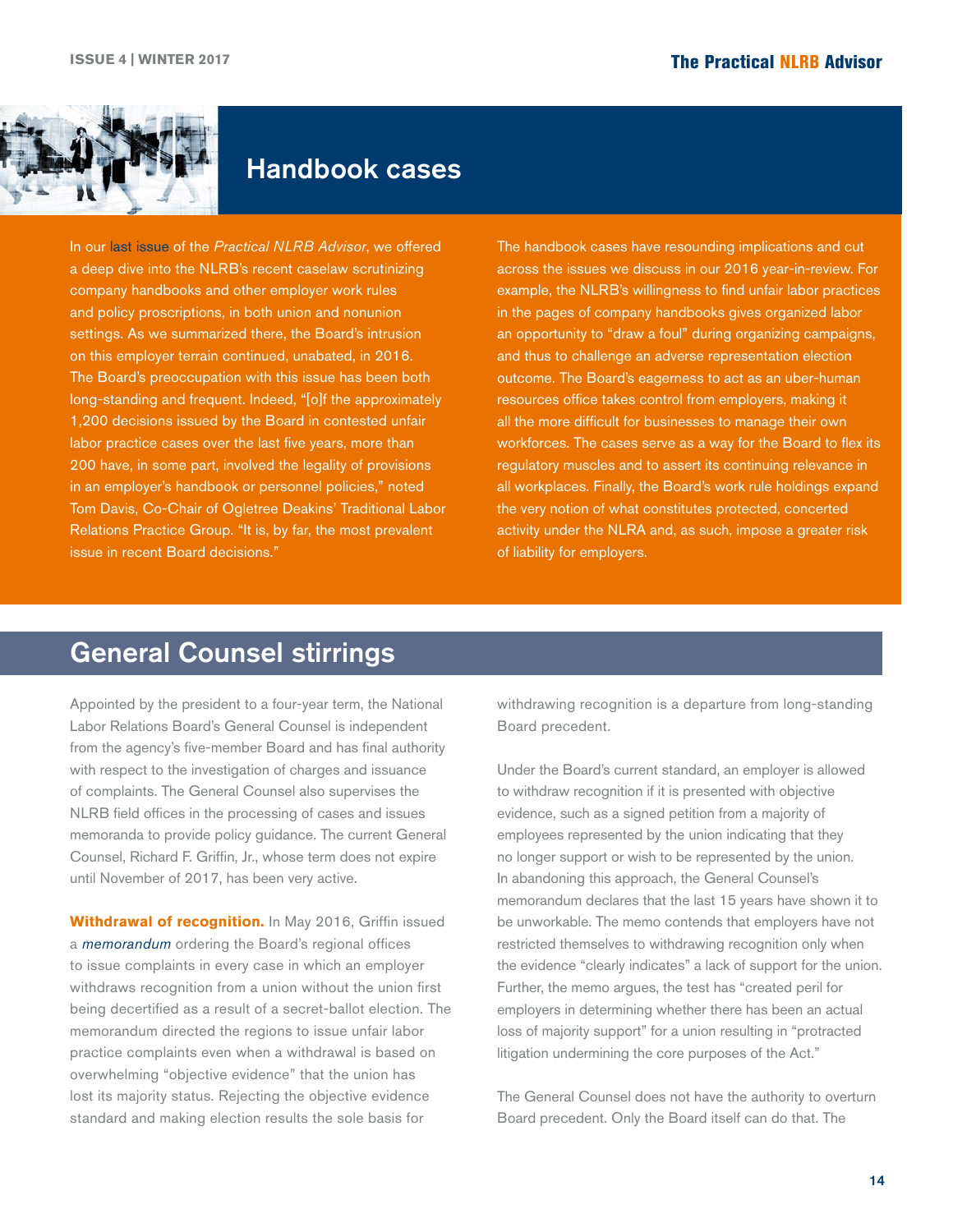purpose of the memo is to have regional offices issue complaints on the General Counsel's new theory so that he can subsequently argue to the Board on appeal that precedent should be changed. Accordingly, in his memo, the General Counsel provides the arguments and the model briefing that regional offices are to use in arguing the position to the agency's law judges and to the Board itself.

From a practical perspective, the memo alone will cause problems for employers regardless of whether or not a case eventually reaches the Board, and the Board ultimately adopts the General Counsel's position. Because the General Counsel has unreviewable authority over the "front end" of the unfair labor practice process he can continue to issue complaints based on his view even if the Board has not overturned existing precedent. Thus, even in the face of overwhelming objective evidence of the union's loss of support that would justify withdrawal under current law, an employer that does withdraw may face an NLRB complaint and litigation.

**Misclassification as unfair labor practice.** In August, the General Counsel, through the agency's Division of Advice, released another [memorandum](http://hr.cch.com/ELD/AdvicememoPac921_CA_150875_12_08_15_.pdf) that is binding on its regional offices and that authorizes the issuance of an unfair labor practice complaint in certain situations in which an employer allegedly misclassifies employees as independent contractors. The employer involved in the advice memorandum advised its drivers that they were independent contractors and, as such, had no rights to form a union. The company further required the drivers to execute a "lease and transportation agreement." However, according to the memo, the company treated the drivers as "employees" in virtually every respect. This misclassification interfered with and restrained the drivers in their exercise of Section 7 rights in violation of Section 8(a)(1), the memo stated.

The memo then noted that, although the Board has never held that an employer's misclassification of statutory employees as independent contractors, in itself, violates Section 8(a)(1), there are several lines of Board decisions that support this finding. Accordingly, the Division of Advice for the first time—authorized the issuance of a complaint for a violation of Section 8(a)(1) solely for the misclassification of independent contractor status.

The memo makes the future issuance of complaints for misclassification of independent contractor status a threat to employers across the country. The memo, in and of itself, does not change current law. It will, however, likely result in "teeing up" a case in which the Board could change the law. The memo also signals the desire of the General Counsel that in the future, the NLRB will be an even more active player in the government-wide assault on independent contractor status.

**Intermittent strikes.** Finally, in October of 2016, the General Counsel's office issued a [memorandum](http://hr.cch.com/ELD/ModelBriefOM10316.pdf) asking the Board to clarify and modify its law on intermittent and partial strikes. Noting that employees are using new tactics, such as engaging in multiple short-term strikes, the memo explains that the Board's present test for determining whether these strikes are protected is difficult to apply to these situations and exposes employees to potential discipline for engaging in protected Section 7 activities.

In addition to asking the Board to take a fresh look at the law, the General Counsel's office has directed regional offices to be on the lookout for cases in which to issue complaints that might serve that end. To further "assist" the regions, the General Counsel once again provided them with [model arguments and briefing](http://hr.cch.com/ELD/IntermittentStrikesInsert.pdf) on the issues involved in an intermittent or partial strike.

The framework proposed by the General Counsel would protect multiple strikes—even strikes over the same labor dispute, if they involve a complete cessation of work, and are not so brief and frequent that they are tantamount to work slowdowns; are not designed to impose permanent conditions of work, but rather are designed to exert economic pressure; and the employer is made aware of the employees' purpose in striking. According to the General Counsel, this rubric "more effectively protects the right to strike, dispenses with the unpersuasive rationales relied on in the past, and better addresses Supreme Court precedent."

Of special concern to employers, the memo directs the regions to submit a case to the Division of Advice even if they conclude that a complaint is not warranted under current law but may be appropriate under the analysis provided in the model brief. Once again, even if the General Counsel's theory does not reach the Board immediately, the existence of the memo is likely to encourage an increase in the multiple and short-term strike tactic.  $\blacksquare$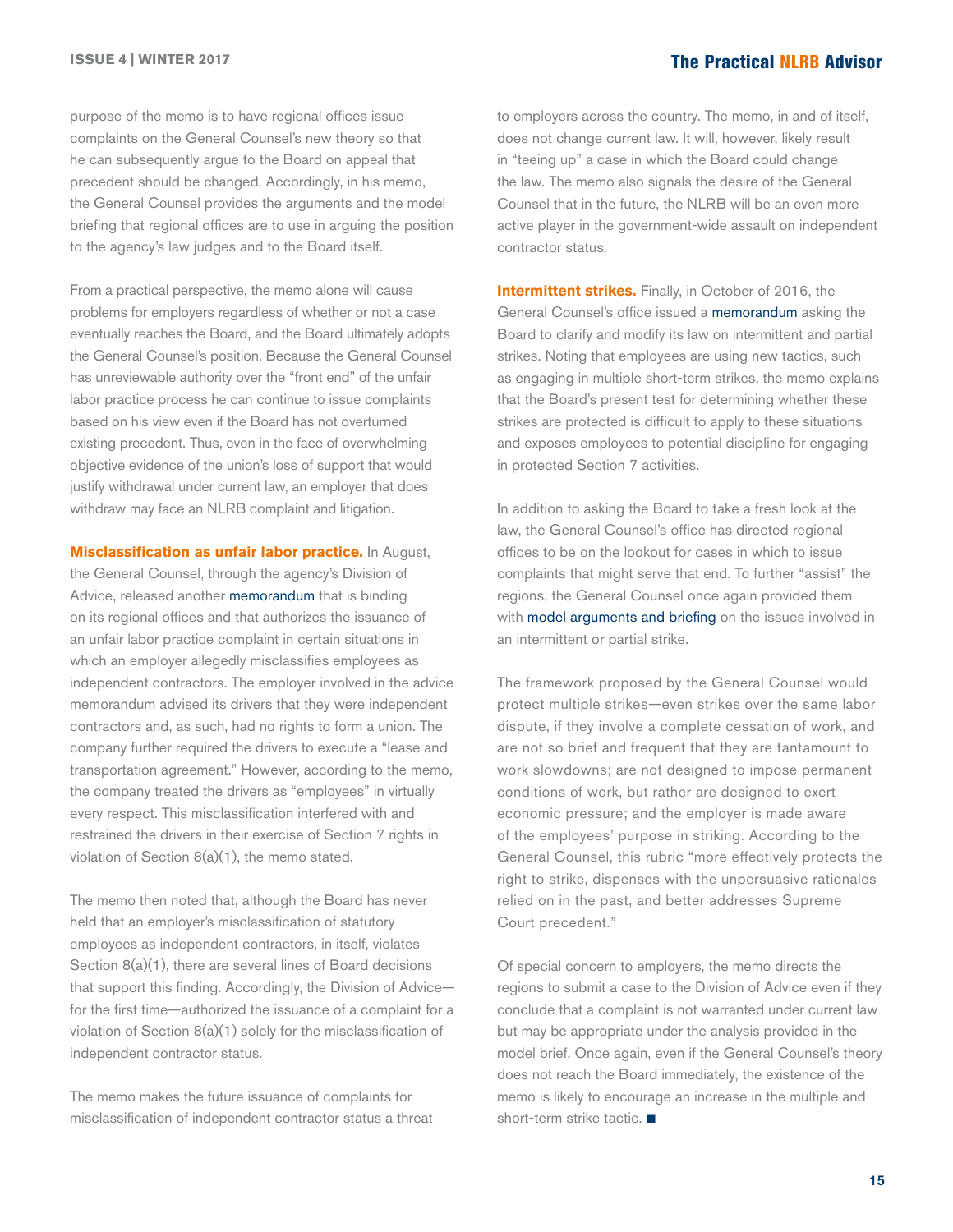# <span id="page-15-0"></span>Meanwhile, at the DOL . . .

Were it not for federal district courts in Texas in 2016, employers would have a lot more challenges to confront, courtesy of the U.S. Department of Labor (DOL).

#### **Down goes the "persuader" rule**

In June, a federal court in Texas in *[National Federation](http://hr.cch.com/ELD/NFIBPerez_062716.pdf)  [of Independent Business v. Perez](http://hr.cch.com/ELD/NFIBPerez_062716.pdf)* issued a nationwide preliminary injunction against the DOL's controversial "persuader rule." The rule eviscerated the so-called "advice exception" contained in the Labor-Management Reporting and Disclosure Act (LMRDA) and would have required public disclosure of all financial arrangements between an employer and any labor relations consultant or attorney retained by the employer in conjunction with a union organizing effort if the consultant or attorney engaged in even "indirect" efforts to "persuade" employees to reject union representation. On November 16, the court issued a subsequent [order](http://hr.cch.com/ELD/NFIB-DOL-Ordergrantingsummaryjudgment.pdf) making the preliminary injunction permanent.

**"Not merely fuzzy."** The Texas court determined that the DOL rule was riddled with legal infirmities. It found the rule to be unconstitutionally vague, as well as a violation of the constitutional rights to free speech and due process. It held that, in promulgating the rule, the DOL acted arbitrarily and capriciously, in excess of its statutory authority, and in conflict with the LMRDA. And, finally, it concluded that the rule ran afoul of the Regulatory Flexibility Act. "DOL's New Rule is not merely fuzzy around the edges," the court wrote. "Rather, the New Rule is defective to its core because it entirely eliminates the LMRDA's Advice Exemption."

The court also observed that although the ostensible purpose behind the rule was to inform employees when outside attorneys had been hired to persuade them not to unionize, employees would not typically have access to this information before they cast their votes. Under the "quickie" election rule most elections are conducted *less* than 30 days after a union files a petition with the National Labor Relations Board. However, under the persuader rule the filing of the LM-20 Form, which discloses the "persuader" agreement, was not required until 30 days *after* an employer entered into a reportable agreement. Thus, the court pointed out, contrary to the stated reason for the rule, the existence of most of these "persuader" agreements would

not be known to employees by the time they voted in any union election.

**No representation for union campaigns.** Significantly, the court further noted that the public reporting requirement of the rule would discourage employers from retaining competent legal counsel and would impermissibly interfere with the attorney-client relationship. The American Bar Association criticized the rule citing the ethical dilemmas that it imposed on practicing labor attorneys who provide legal counsel to management clients. The existence and financial details of any attorney-client relationship are themselves regarded as confidential matters and are prohibited from unilateral disclosure under some state bar rules. Thus, lawyers in those states could be caught between conflicting federal reporting requirements and state bar rules. Several states, themselves, also opposed the rule, noting that the various states, not the federal government, have the right to regulate the practice of law in their respective states and to enforce rules designed to protect confidential attorney-client information. A number of labor law attorneys had asserted they would stop representing employers in election campaigns altogether rather than adhere to the mandates of the new rule as well as the considerable costs of compliance.

**Undoing the advice exemption.** Lawyers or consultants who merely provided advice to management clients and who did not meet directly with employees traditionally had no reporting obligation because of the advice exemption. The new rule, however, would have "interpreted" the exception in such a way as to effectively eliminate it. As the plaintiffs' lead counsel Jeffrey Londa, a shareholder in Ogletree Deakins' Houston office, observed: "DOL's problem [was] its insistence that persuader activity and advice are mutually exclusive categories," which meant that it sought to "categorize conduct that clearly constitutes advice as reportable persuader activity." The new rule erroneously insisted that "advice" can never have "an object . . . to persuade," but "that's not what the LMRDA says."

The permanent injunction was a "major victory for employers," Londa noted, "preserving their right to secure counsel when faced with union organizing."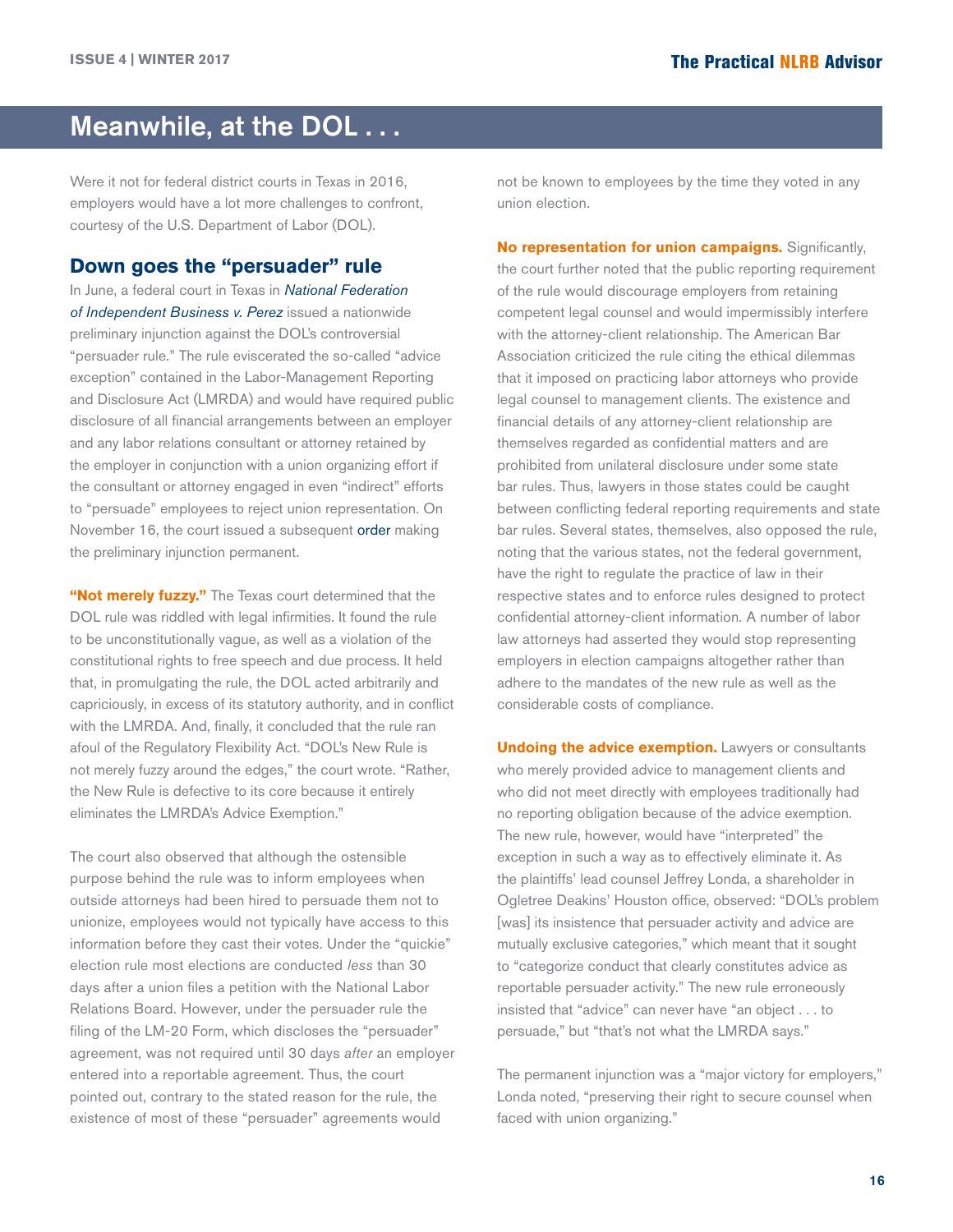#### **Down goes the "blacklisting" rule**

In October, another federal court in Texas entered a nationwide preliminary injunction in *[Associated Builders](http://hr.cch.com/eld/AssociatedBuildersRung102416.pdf)  [and Contractors of Southeast Texas v. Rung](http://hr.cch.com/eld/AssociatedBuildersRung102416.pdf)*, barring the administration from implementing final rules to effectuate [Executive Order \(EO\) 13673](https://www.whitehouse.gov/the-press-office/2014/07/31/executive-order-fair-pay-and-safe-workplaces), the so-called "Fair Pay and Safe Workplaces" initiative. The preliminary injunction came just hours before the final Federal Acquisition Regulatory (FAR) Council Rule and DOL guidance were to be implemented. It barred implementation of those portions of the EO, colloquially known as the contractor "blacklisting" order, that would have required contractors and bidders to report any violations of several labor and employment statutes that they or their subcontractors committed. Also barred were provisions that would have restricted the use of arbitration agreements for certain types of employment disputes.

**The executive order.** EO 13673 required that in the case of certain procurement contracts for goods and services, a contractor, prospective contractor, or subcontractor was required to periodically report any administrative merits determination, arbitral award, or civil judgment rendered against it within the preceding three-year period that involved a violation of a host of employment laws. The information reported would then be considered by federal contract officers in determining whether or not a contractor or bidder had a sufficient record of integrity and business ethics to receive or maintain a federal contract. The information could obviously have a disqualifying effect even though the reported "violations" might not be final, were not confined to performance on past government contracts, and/or were not preceded by a hearing or subject to judicial review.

The EO also provided that for certain contracts, contractors and subcontractors would have to agree not to enter into any mandatory pre-dispute arbitration agreement with their employees or independent contractors on any matter arising under Title VII, as well as any tort related to or arising out of sexual assault or harassment.

**Enjoined.** The court enjoined the implementation of any portion of the FAR Rule or DOL guidance relating to the

new reporting and disclosure requirements regarding labor law violations. In issuing the injunction, the court noted that the public reporting and disclosure requirements and the disqualification provisions contained in the EO, the FAR Rule, and the DOL guidance were nowhere found in, or authorized by, the Federal Property and Administrative Services Act, the claimed source of the authority for the provisions. Moreover, the requirements would make contractors publicly report mere allegations of labor law violations; and, on the basis of such unproven allegations, a contractor could either be disqualified or compelled to prematurely enter into a "labor compliance agreement." The court also enjoined the enforcement of the restriction on arbitration agreements, finding the restriction was not authorized by the Federal Arbitration Act absent a congressional command that would override the requirement that arbitration agreements be enforced in accordance with their terms.

The court also found that the procedural and remedial scheme envisioned by the order and implementing rules conflicted directly with the National Labor Relations Act and other labor laws. This approach of the EO also explicitly conflicted with those laws that already specify debarment procedures after full hearings and final adjudications for contractors that violate requirements specifically directed at government contracting. Moreover, the immediate disclosure requirement compelled contractors to engage in public speech on matters of considerable controversy adversely affecting their public reputations, thus infringing on their First Amendment rights. This requirement would have obligated federal contractors and their subcontractors to publicly report any labor law "violations" since October 25, 2015, regardless of whether they occurred while performing government contracts, were finally adjudicated or settled, or even occurred at all.

Jim Murphy, a shareholder in the Washington, D.C. office of Ogletree Deakins, noted that in finding that the government went too far in the regulations, the court focused on the overbreadth of the "administrative merits determination" concept and the fact that contractors could be denied contracts for violations having nothing to do with the contractor's government business.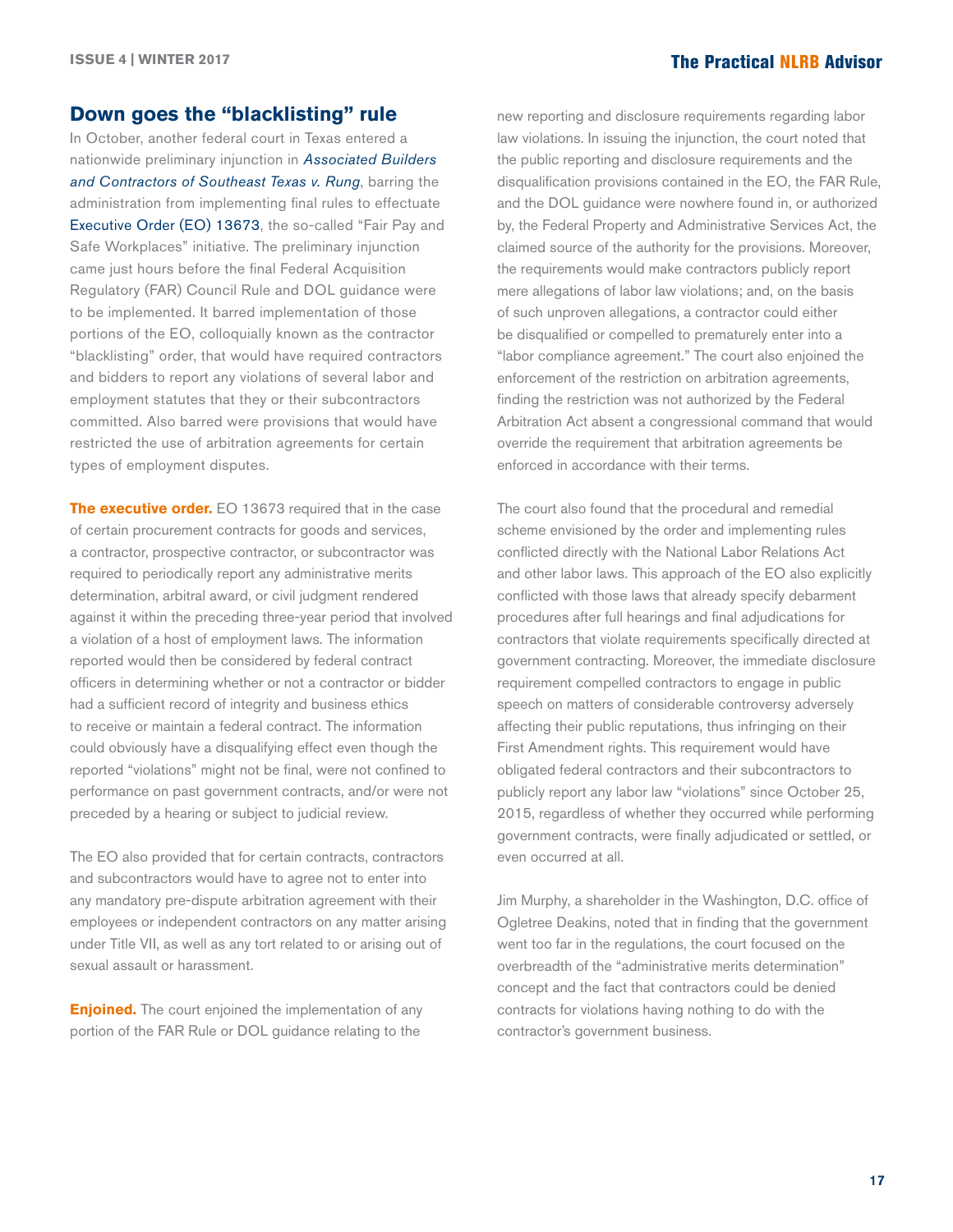### Paycheck transparency provisions survive

The blacklisting rule's paycheck transparency requirements were *not* enjoined, however. The EO provided that covered contractors would be required to inform employees, in each paycheck, of their hours worked, overtime calculations, rates of pay, gross pay, additions and deductions from pay, and whether they have been classified as independent contractors. These requirements remain, and so employers that anticipate an award of one or more federal contracts or subcontracts of \$500,000 or more (other than subcontracts for commercially available off-the-shelf items) after January 1, 2017, should continue with their compliance efforts, including:

- ensuring that wage statements and pay stubs contain the required information about gross pay, rate of pay, itemized additions to and deductions from gross pay, total hours worked, and overtime hours worked;
- **EXECUTE:** ensuring that employees who are exempt from overtime requirements receive the required exemption notices prior to the time they perform work on a covered contract and/ or in the first wage statement received for work on the contract; and
- $\blacksquare$  identifying independent contractors who will be working on covered contracts and ensuring that each is properly notified of his or her being classified as an independent contractor on the contract at issue.

**Guidance enjoined, too.** In the wake of the injunction, the FAR Council issued a [formal memorandum](http://hr.cch.com/eld/2016-30091.pdf) to provide guidance to federal procurement officials. The FAR Council directed federal agencies "to take all steps necessary with their workforces to comply with the Court Order and ensure the enjoined sections, provisions, and clauses of FAR Case 2014-025 are not implemented unless and until receiving further direction."

**What now?** The U.S. Department of Justice (DOJ), which represents the government, has filed an appeal asking the United States Court of Appeals for the Fifth Circuit to lift the preliminary injunction. But even if the government ultimately prevails in the litigation, the Trump administration will almost certainly take steps to rescind the final rule and discontinue the DOJ's defense in the Texas litigation.  $\blacksquare$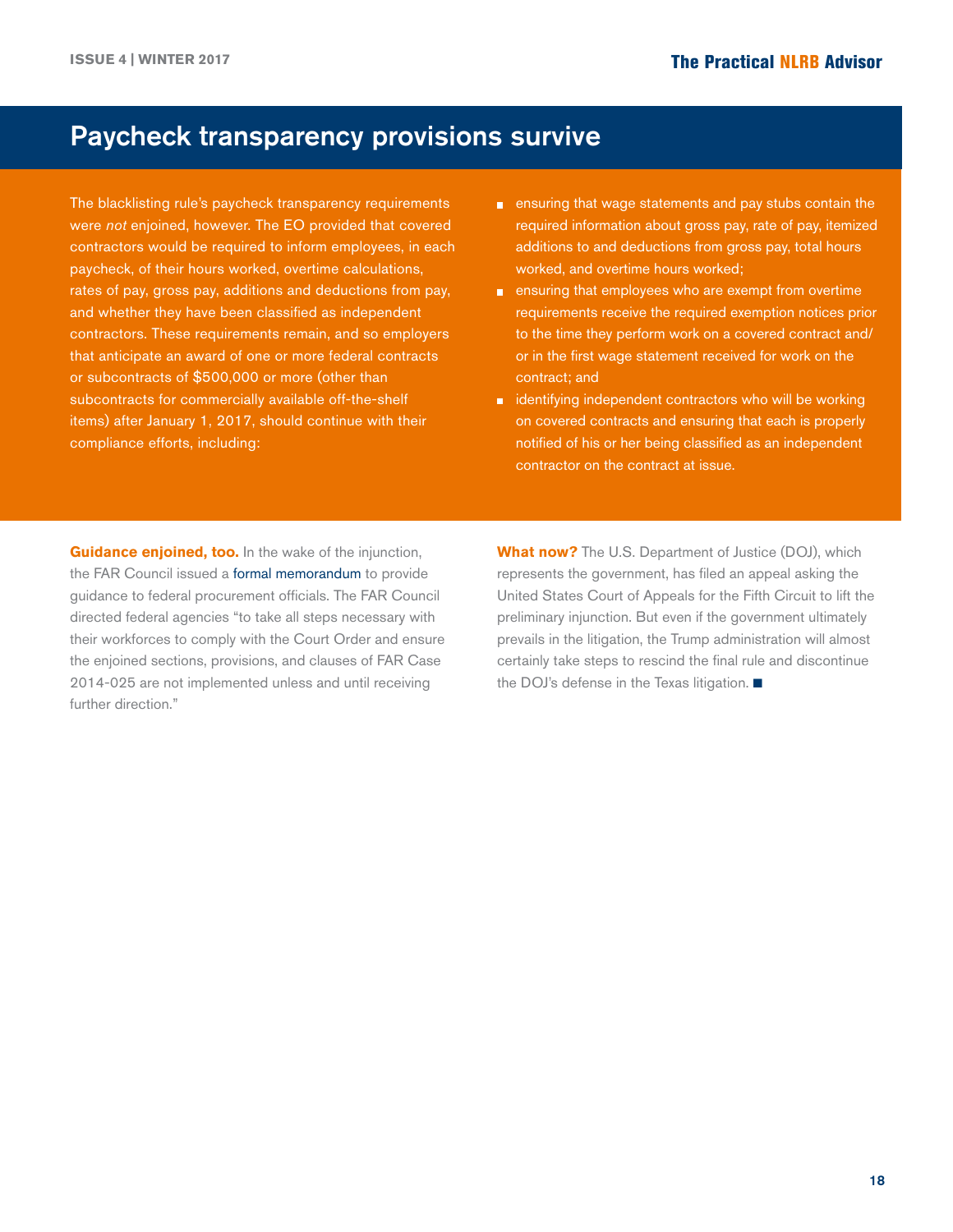### *Programs*

### **Seminar** 2017 National Workplace Strategies Seminar

Don't miss Ogletree Deakins' 2017 National Workplace Strategies seminar on May 3-6, 2017 at the Manchester Grand Hyatt San Diego. Ogletree Deakins' annual Workplace Strategies seminar is the premier event of its kind for sophisticated human resources professionals, in-house counsel, and other business professionals.

**Date/Time:** May 03, 2017 12:00 PM - 05:00 PM May 04, 2017 08:00 AM - 05:00 PM May 05, 2017 08:00 AM - 05:00 PM May 06, 2017 08:00 AM - 12:00 PM Event Timezone: Pacific Time Zone

**Venue:** Manchester Grand Hyatt San Diego, 1 Market Place, San Diego, CA, 92101

### Register Online

**Cost:** \$1,395.00 (\$895.00 for Ogletree Deakins clients)

**Organizer:** Please email *ODEvents@ogletreedeakins.com* for any questions regarding the 2017 Workplace Strategies Seminar.

**Notes:** Hotel Reservations: To obtain the Ogletree Deakins room rate of \$249 per night, *[use this link](https://resweb.passkey.com/go/2017OgletreeDeakins)* or call (888) 421-1442 and ask for the Ogletree Deakins Workplace Strategies rate. Please make your reservations by Monday, April 10, 2017 to take advantage of this special rate.



 **Click image for Video**

**Download:** *[2017 National Workplace Strategies Seminar](http://www.ogletreedeakins.com/~/media/ogletree/programs-pdf/2017-national-workplace-strategies-seminar.ashx)*